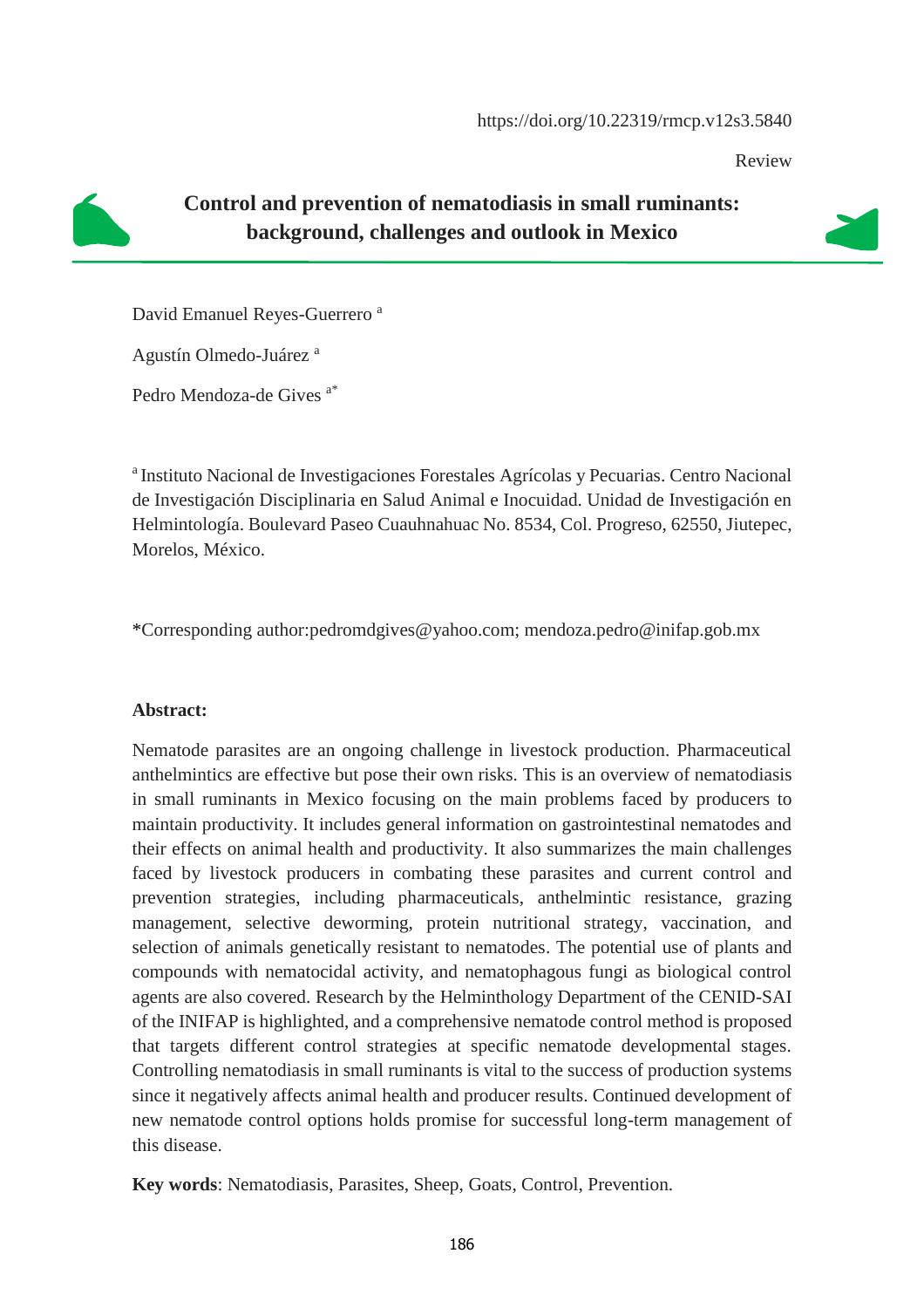Received: 06/11/2020

Accepted: 19/01/2021

# **Introduction**

### **Importance of sheep and goat production in Mexico**

Small ruminant production in Mexico represents a significant source of animal protein in human diets<sup>(1)</sup>, and generates approximately 50,000 direct and indirect jobs that benefit as many as  $400,000$  families<sup>(2)</sup>. However, animal health and producer income are adversely affected by poor quality pastures<sup>(3)</sup>, high feed costs<sup>(4)</sup>, extreme weather driven by climate change<sup> $(5)$ </sup>, and a suite of nematode parasites.

## **Gastrointestinal nematodes in small ruminants**

Gastrointestinal nematodes (GIN) are cylindrical worms that inhabit the digestive tract of ruminants. There are considered significant parasites in the livestock industry, mainly in extensive systems, in both tropical and temperate climates<sup>(6)</sup>. Adult parasites copulate and produce immense quantities of eggs which are released into the environment in the feces. Here they develop into infective larvae (L3) that contaminate pastures. Infection occurs when animals consume grass contaminated with larvae $(7)$ . The principal GINs in small ruminants in Mexico are *Haemonchus contortus*, *Trichostrongylus colubriformis*, *T. axei*, *Teladorsagia* (*Ostertagia*) *circumcincta*, *Cooperia* spp., *Oesophagostomum*, *Trichuris ovis*, *Strongyloides papillosus* and *Bunostomum* sp.(8,9). They generally occur simultaneously, causing clinical symptoms that can vary in severity, depending largely on animal age and nutritional status<sup>(10)</sup>. *Haemonchus contortus* is considered one of the most pathogenic nematodes in sheep and goats due to its hematophagous habits and high prolificacy. Infection with *H. contortus* is known as haemonchosis and results in weight loss, poor appetite, decreased body condition, anemia, weakness, emaciation, edema of lower body regions, susceptibility to other diseases and death in young animals $(11)$ .

Diseases from GINs occur in countries with tropical and subtropical climates<sup> $(11)$ </sup>, as well as those with temperate climates<sup> $(12)$ </sup>. No matter where they occur, GINs in small ruminants are the cause of substantial losses due to declines in animal productive potential $(13)$ . No study has yet been done on the losses generated by GIN in small ruminants in Mexico. However, based on the US\$ 445.10 million dollar losses calculated in a study of the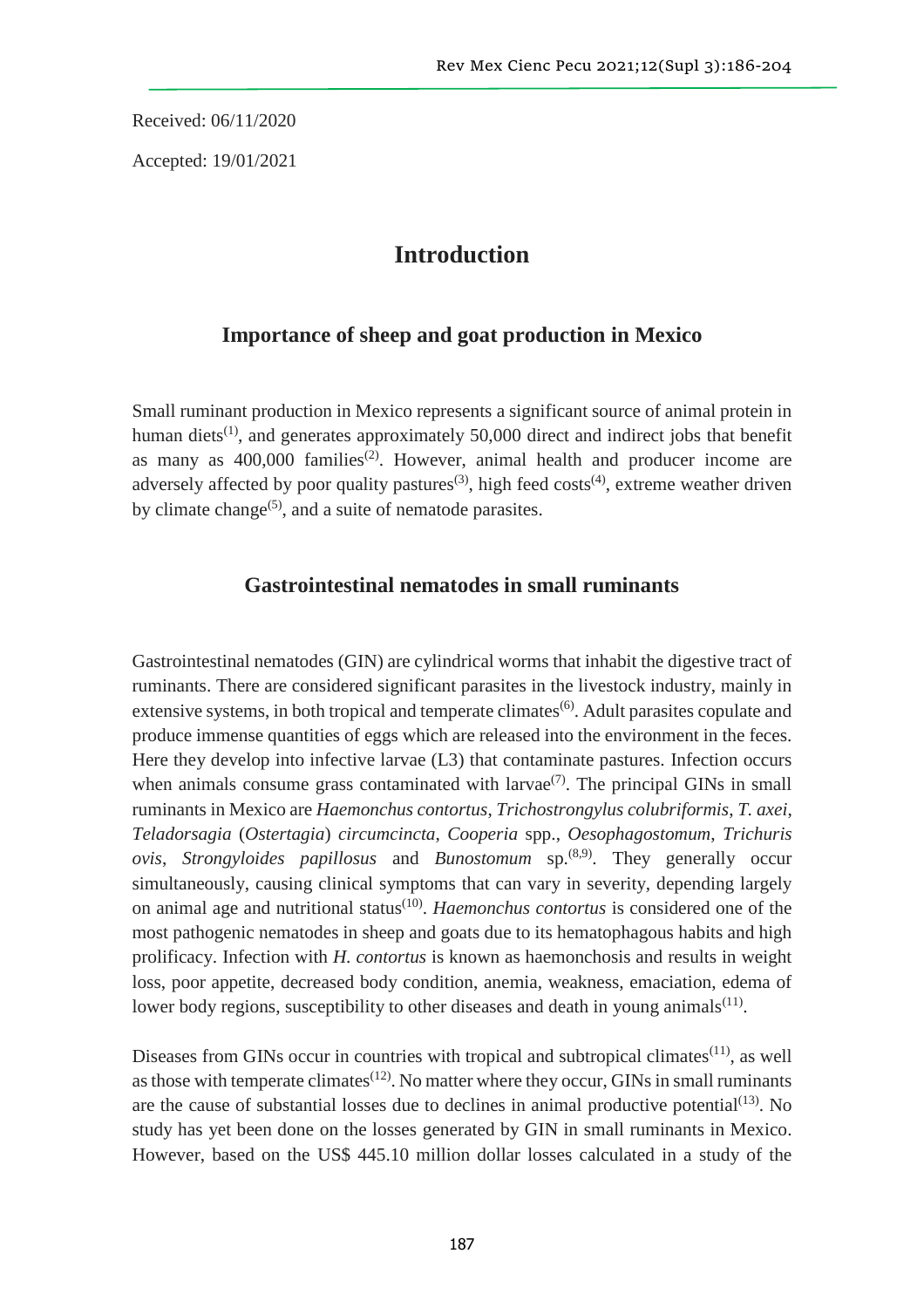economic impact of GIN in cattle in Mexico<sup> $(14)$ </sup>, it is probable that they also cause significant losses in goat and sheep production.

#### **Synthetic drugs or anthelmintics**

Anthelmintic (AH) drugs are intended for control of livestock parasites. They are classified according to their mode of action: 1) benzimidazoles; 2) imidazothiazoles; and 3) macrocyclic lactones<sup>(15)</sup>. Benzimidazoles (BZ) bind to the alpha subunit of the  $\beta$ tubulin protein, preventing polymerization between the alpha and beta subunits, blocking microtubule formation and causing death in nematodes $(16,17)$ . Imidazothiazoles (IMZ) act selectively as cholinergic agonists (nicotinic receptors) on the muscle cell membranes of GIN, resulting in muscle contraction and spastic paralysis<sup>(16)</sup>. Macrocyclic lactone (ML) molecules bind selectively and irreversibly to the subunits of chlorine ion channels activated by different neurotransmitters (e.g. glutamate), causing hyperpolarization of the muscle or neuronal cell membrane, consequent paralysis of the nematode and its expulsion $(18)$ .

#### **Anthelmintic resistance**

Anthelmintic resistance (AR) occurs when parasite susceptibility declines vis-à-vis a drug dose that would normally eliminate most parasites<sup> $(19)$ </sup>. In Mexico, AR has been reported in sheep herds in the states of Tabasco, Chiapas, Yucatán, Campeche, Tlaxcala, Puebla and Veracruz, and is also known to affect cattle<sup>(20,21,22,23)</sup>. Some GINs are known to have developed anthelmintic detoxification mechanisms<sup>(24,25)</sup>. In nematodes, AR can alter the target protein, as well as transport xenobiotic molecules such as AH via transmembrane proteins (P-glycoproteins, P-gp), both of which play roles in multi-drug resistance<sup> $(16)$ </sup>. In Mexico, changes have been reported in the relative expression of P-gp genes associated with AR in isolates from ivermectin (IVM)-resistant and IVM- susceptible *H. contortus*. This suggests they may function as an effective reference germplasm in the design of study strategies for AR diagnosis and control methods aimed at maintaining drug toxicity in the field and controlling GIN. Resistance develops in response to the interaction between many factors, including GIN population density, treatment time and weather conditions, among others, which influence selection of resistance genes $(17,26)$ .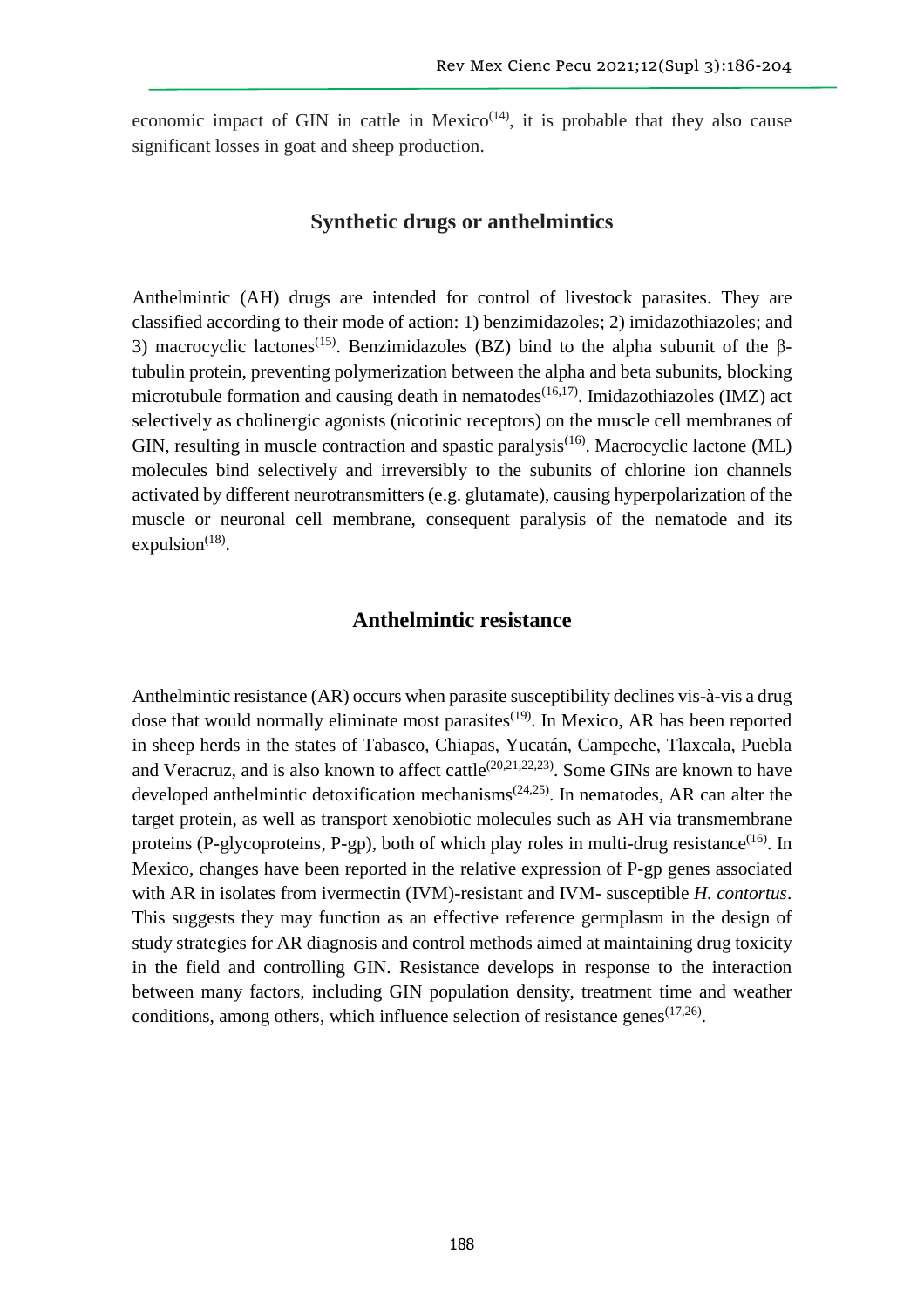#### **Environmental consequences of anthelmintic drug use**

Most AH are eliminated in the feces and urine. Some, such as ML, are not fully biotransformed inside the animal and when eliminated into the environment can pose a risk to non-target microorganisms, such as beneficial arthropods<sup> $(27)$ </sup> or dung beetles<sup> $(28)$ </sup>. They can also pollute groundwater and generate significant imbalances in aquifer ecosystems. Macrocyclic lactones such as abamectin are extremely toxic to the planktonic crustacean *Daphnia magna* and highly toxic to other daphnids and fish<sup>(29)</sup>. When in soils, they can harm beneficial organisms such as arthropods, including flies<sup>(30)</sup>.

#### **Public health risks from anthelmintic drugs**

Excessive use of AH in cattle can contaminate meat, milk and its by-products, constituting a public health risk<sup> $(31,32)$ </sup>. They are widely used and thus pose a serious threat. For instance, in Ireland almost 60 % of dairy herds receive preventative administration of AH<sup>(33)</sup>, while in Brazil 17.8 % of milk samples were reported to contain IVM residues<sup>(34)</sup>. A study of bulk tank milk in Minas Geráis, Brazil, found it to contain aminobenzimidazoles (55.42 %), levamisole (53.57 %), avermectins (60.24 %), thiabendazole (67.47 %), moxidectin (73.49 %), triclabendazole (45.78 %) and benzimidazoles  $(6.02 \%)^{(35)}$ . Research is still needed in Mexico to quantify AH residues in various products and verify their safety<sup>(36)</sup>.

# **Alternative methods for nematode control in livestock**

#### **Selective deparasitization (FAMACHA©)**

The FAMACHA© method is a selective deworming strategy based on degree of animal anemia quantified through the paleness of the lower eye mucus membrane as determined using a reference card. The card shows five colors ranging from intense red to pale or white, representing a 1-to-5 scale, and is used to measure coloration of the mucus membrane<sup>(37)</sup>. When applied in tandem with body condition measurement, stoolparasitological examination, and fecal egg count (FEC), it helps in developing a deworming criterion<sup>(38)</sup>. The FAMACHA<sup>©</sup> method is very useful in identifying the risk of *H. contortus* infection in small ruminants<sup>(39,40)</sup>, but must be applied by a trained professional.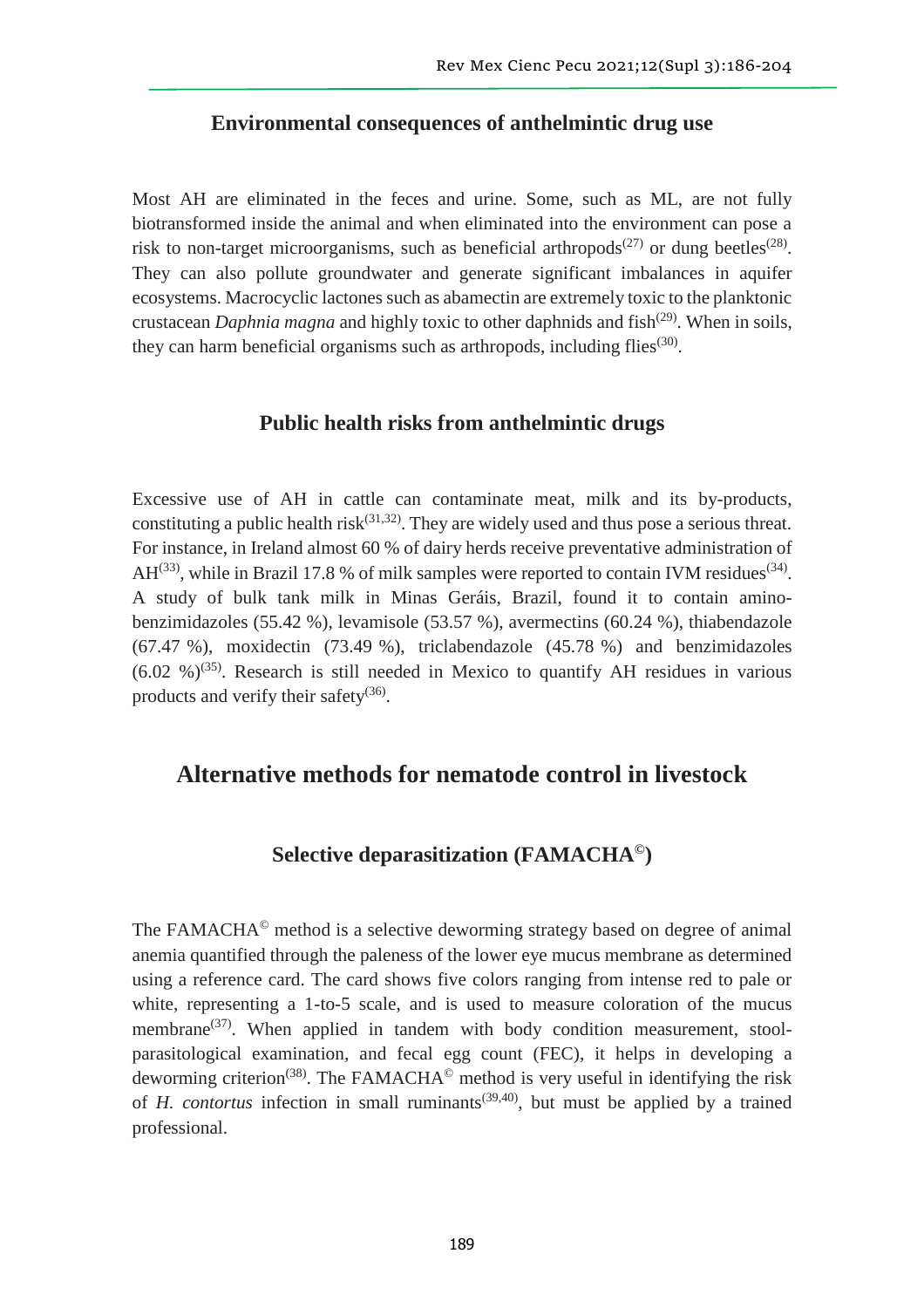#### **Grazing management**

Under tropical conditions, rotational grazing (RG) involves grazing an area for 3.5 d and then letting it rest for 31 d. This considerably reduces GIN in sheep and goats(41). In India, a decrease in FEC of up to 55.52 % has been reported when using RG in comparison to continuous grazing (CG)(42). Another study reported up to a 48.1 % reduction in the L3 population in feces, as well as better weight gain, in animals under a RG scheme compared to those under  $CG<sup>(43)</sup>$ .

#### **Protein diet nutritional strategy**

Iso-energy and iso-protein diets have been proven to help prevent and control some parasites<sup>(44)</sup>. The protein and energy levels in diets contribute to controlling GIN, and improve macro- and micronutrient quality and quantity<sup> $(45)$ </sup>, consequently strengthening immunity against nematodes<sup>(46)</sup>.

#### **Using plants with anthelminthic activity**

Legumes have high contents of secondary metabolites (e.g. condensed and hydrolysable tannins, flavonoids and other groups of polyphenols) which are an alternative for GIN control<sup>(47-50)</sup>. Some legume species in Mexico have shown efficacy against GIN. For example, *in vitro* and *in vivo* studies of *Leucaena leucocephala* show it to have an AH effect against GIN in cattle<sup> $(51,52)$ </sup>. Other legumes such as acacias contain hydroxycinnamic acid derivatives in their leaves, which exert powerful *in vitro* ovicidal activity against *H. contortus*, *H. placei* and *Cooperia punctata*(53,54) . In an *in vivo* study using acacia leaves, goats artificially infected with *H. contortus* and administered 10 % dehydrated leaves in their diet exhibited up to a 70 % reduction in elimination of parasite eggs<sup> $(55)$ </sup>. The pods of *Acacia farnesina* contain flavonoids such as narigenin 7-O-(6″-galloylglucoside), known to be ovicidal and larvicidal against *H. contortus*(56) . Both *L. leucocephala* and *A. farnesina* also constitute protein-rich forages for ruminants<sup>(57,58)</sup>. The nuts of the legume *Caesalpinia coriaria* exhibit antimicrobial and anthelmintic activity in public health and livestock conditions(59,60,61) . Gallic acid and a tannin derivative isolated from *C. coriaria* fruit were found to exercise an AH effect against GIN eggs in cattle $^{(62)}$ . When included in complete diets for sheep and goats, this same fruit was found not to affect intake at a diet inclusion level of 2 % for sheep and 10% for goats<sup> $(63,64)$ </sup>. A bio-directed study of the legume tree *Prosopis laevigata* identified and isolated the flavonoid isorhamnetin which was found to be a potent *in vitro* nematicide against *H. contortus*<sup>(65)</sup>.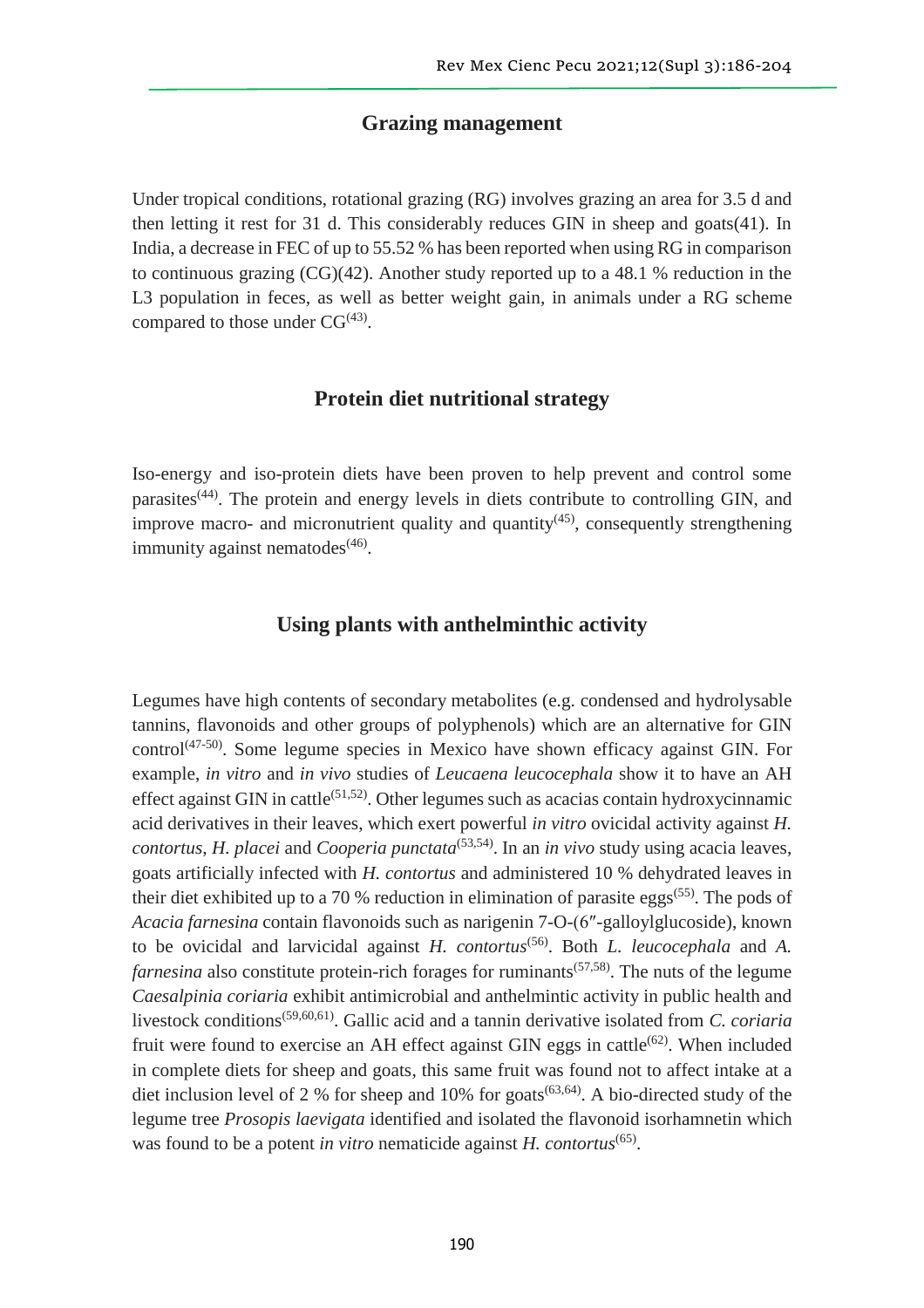#### **Vaccination**

An effective alternative treatment for nematodes in ruminants under grazing conditions are antigens (ag) from autochthonous isolates of highly pathogenic nematodes, which can exhibit potential immunoprotective activity<sup> $(66)$ </sup>. For example, analysis of ag from *Haemonchus* spp. is vital in development of recombinant vaccines against the main  $GINs<sup>(67)</sup>$ . Vaccines against GIN are increasingly sought after as research begins to focus on more sustainable approaches to GIN control<sup>(68)</sup>. An outgrowth of this research has been the first vaccine (Barbervax) against *H. contortus*, which was derived from surface ag isolated from the intestinal lining of nematodes, and provides partial protection against this pathogen. Another study evaluated the proposed immunization of lambs with a recombinant somatic ag (rHC23) versus *H. contortus*, finding that it reduced egg counts by 70 to 80 %(69) . A separate study using goats infected with *H. contortus* analyzed the efficacy of a protein known as transthyretin, derived from *H. contortus* excretion and secretion products (HcTTR). Two 500 μg doses of recombinant HcTTR reduced FEC by 63.7 % and postmortem parasite load by 66.4  $\%$ <sup>(70)</sup>.

#### **Genetic selection for resistant animals**

Genetic resistance (GR) is variation in immune response present in a population of animals with the ability to control an infection or disease. It is highly dependent on the adaptive immune response and has a specific origin linked to an  $\text{ag}^{(71)}$ . Resistance to GIN infections has been reported in various sheep breeds. It is mediated by the adaptive immune response after reinfection with a specific pathogen and is related to the animals' genetic profile in that it is a trait that can be inherited by offspring from parents<sup> $(72)$ </sup>. Genetic resistance to GIN is therefore a trait that can be pursued in small ruminant production aimed at controlling this problem. The effects of resistance and resilience in this phenotype against GIN infection can be enhanced in future generations by evaluating and selecting breeds and/or crosses of resistant animals for breeding programs<sup> $(71,73,74)$ </sup>. Selection of animals with a resistant phenotype requires evaluation and measurement of various standards relating to parasitological, immunological and pathogenicity parameters. These include determination of hpg, body condition, hematocrit percentage, antibody (IgA, IgE) concentrations, and degree of eosinophilia, among others<sup> $(71,73,74,75)$ </sup>. Once a resistant phenotype has been selected it can function as a reference point for improving progeny resistance in rearing programs. Resistant offspring will harbor fewer adult nematodes, reducing elimination of eggs into the environment and consequently reducing L3 contamination of pastures<sup> $(73,74)$ </sup>. Lower parasitosis rates in a herd will improve production parameters, potentially lessening dependence on AH use and decreasing AH-caused damage to beneficial organisms in pastures<sup> $(72,76,77)$ </sup>. In small ruminants, genetic improvement is an alternative medium-term control strategy for GIN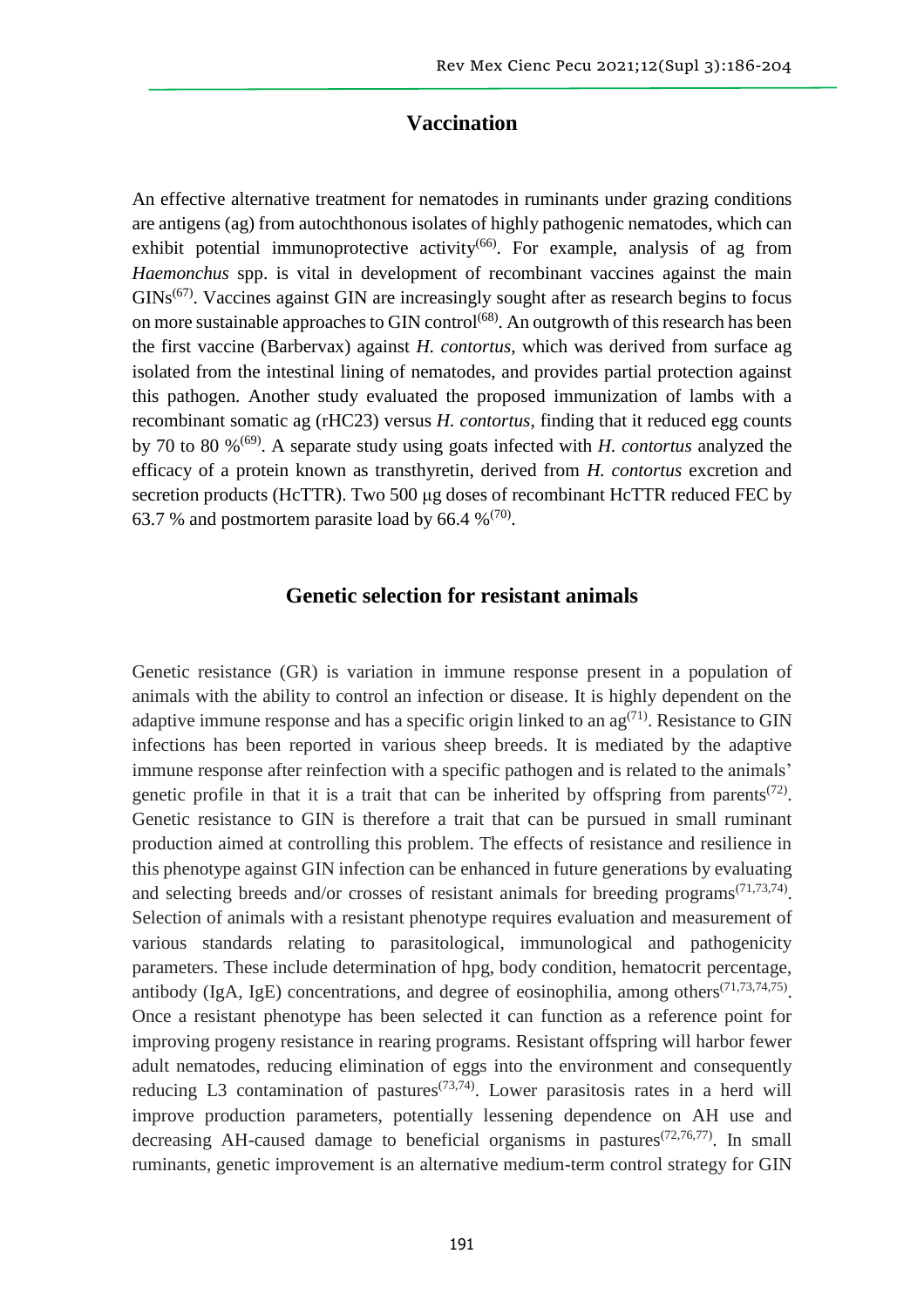parasitosis. Selection of genetic markers and identification of genomic positions (loci) in the chromosomes linked to a resistant phenotype are vital to understanding the mechanisms of the immune response associated with GIN resistance  $(71,76,77,78)$ .

#### **Biological control**

Nematophagous fungi (NF) are among the principal natural enemies of nematodes. In addition to being saprobes, they are parasites or facultative predators of nematodes<sup> $(79)$ </sup>. The most promising NF in cattle nematode control is *Duddingtonia flagrans*. This fungus produces a large amount of chlamydospores that can be incorporated into feed, or they can be administered orally to animals in an aqueous suspension<sup>(80,81,82)</sup>. They pass through the digestive tract and once in the feces they capture nematode larvae and feed on them, reducing their population by 70-90  $\%$ <sup>(82-85)</sup>. Decreasing the larvae population in feces reduces infections and re-infections<sup>(86)</sup>. Studies by INIFAP researchers have shown this strategy to be highly effective in reducing feces larvae populations in cattle and sheep under different production conditions, and in different regions of Mexico. One example is a study of an organic milk production unit in the Malpaso region of the state of Chiapas(80) . There are currently two products available based on *D. flagrans* chlamydospore formulations: BioWorma in Australia<sup>(82)</sup>, and Bioverm in Brazil<sup>(87)</sup>. In Mexico, the CENID-SAI of the INIFAP is currently negotiating an agreement with a company to market a product based on chlamydospores from a Mexican *D. flagrans*strain for livestock applications.

#### **Comprehensive nematode control**

Adequate GIN control requires an understanding of where nematode parasites are found based on their lifecycle. In livestock they are found principally in three areas. In animals they can be found in the gastrointestinal system as histotrophic larvae (L4), pre-adult stages (L5) and adults, in addition to eggs from females. The feces contain eggs, L1 and L2 (pre-infectious) stages, and the L3 (infectious) stage. Soils and pastures harbor L3. Based on this information a comprehensive control strategy can be developed that focuses on these sites (Figure 1) in which different control tools are applied in a coordinated, synergetic approach for more efficient GIN control.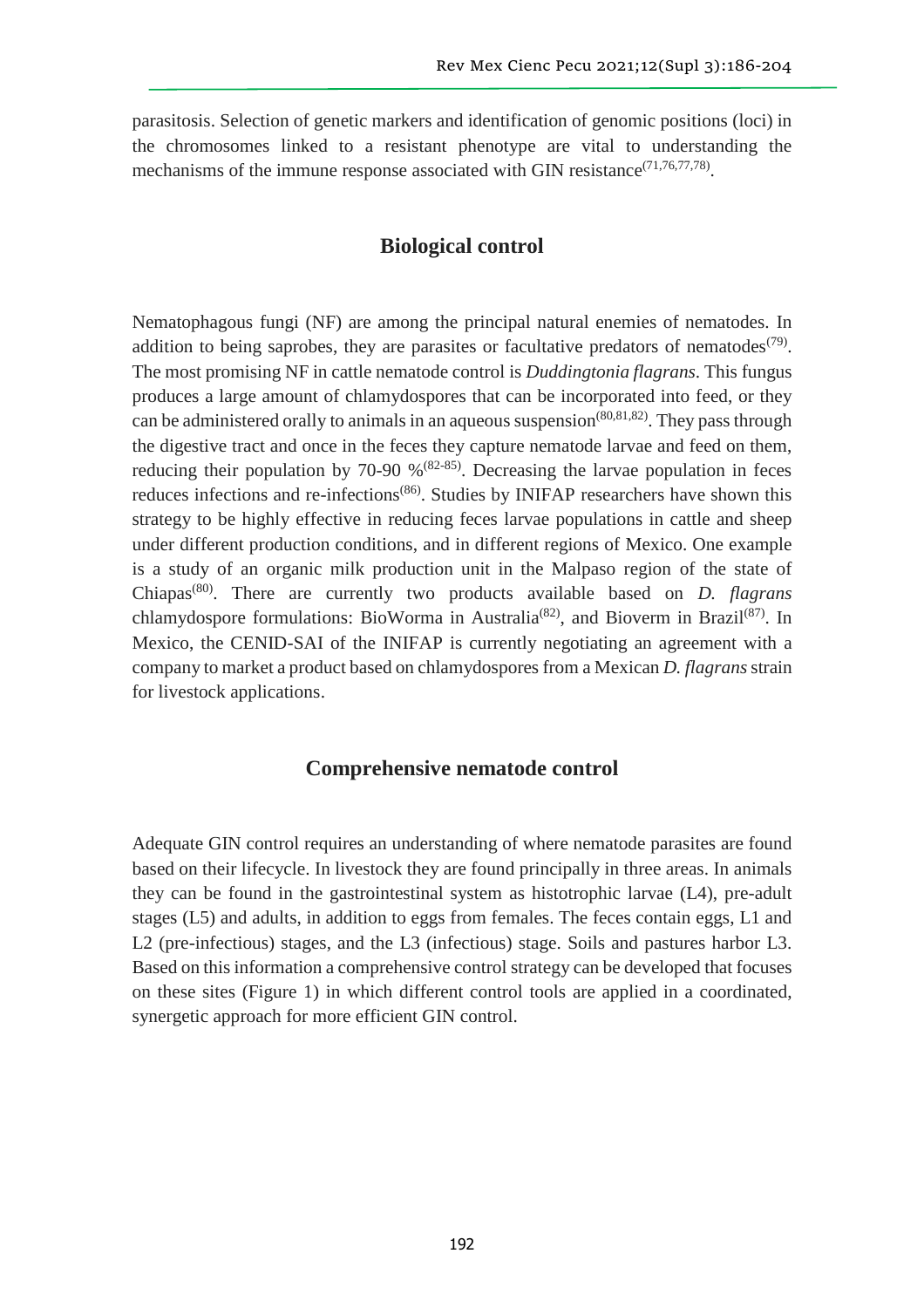



## **Conclusions**

Scientifically proven control measures exist that are effective in herd-level nematode infection. When implemented in a comprehensive way they can improve animal health and herd productivity, while avoiding excessive AH use. The comprehensive nematode control method also reduces the occurrence AR, contributing to a sustainable approach to nematode control.

# **Challenges and outlook for nematode control in livestock in Mexico**

In the future, parasitologists will face a number of challenges in developing control strategies that move away from widespread AH use. The wide variability in parasite population dynamics largely responds to changes in climate<sup>(88)</sup>. The spread of AR and resulting progressive inefficacy of AH are a growing threat in livestock production systems. Strategies are needed that block or reverse the adaptive genomic mechanisms behind  $AR^{(89)}$ . New immunoprotective ag's based on recombinant technologies can be explored to improve animal immune system effectiveness<sup>(69,70,90)</sup>. Sustainable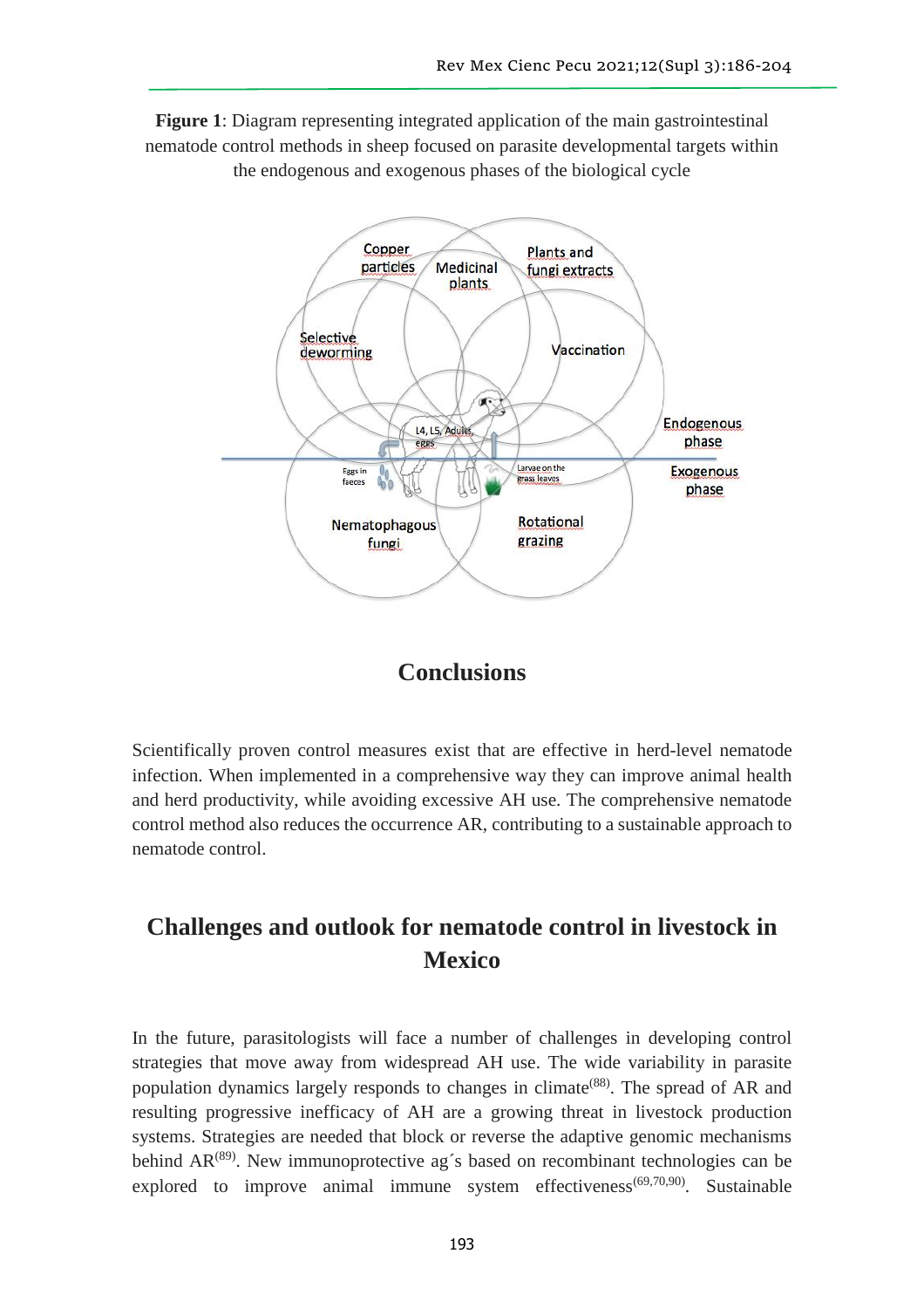technologies can also play a role in control strategies<sup>(91)</sup>, especially those involving plants and their metabolites with nematocidal activity<sup>(92,93)</sup>. Application of NF in nematode control in cattle and small ruminants is promising<sup> $(80,81,82)$ </sup>. In Mexico, this method needs to be developed to a point where it can be marketed and then promoted to producers. Nanoparticles and metabolites from NF are also promising possibilities that need more extensive research<sup> $(94)$ </sup>, since they are potentially effective additions to the arsenal of nematode control strategies<sup>(95,96)</sup>.

# **Contributions to the study of nematodiasis in livestock**

Researchers in Mexico have contributed to better understanding and addressing nematode infection in livestock. One area of particular emphasis has been anthelmintic resistance, including the use of molecular tools for identification of resistance marker genes against anthelmintic drugs<sup> $(17,21,82)$ </sup>. Nematode transcriptomes have also been explored as part of a new perspective on the possible reversal of anthelmintic resistance in parasites, as have genetic and molecular detection of animals resistant to parasites<sup>(78,80)</sup>. Important research is also being done on plants, and metabolites derived from them, with nematocidal activity against livestock parasites. This has generated data that will help to establish the use of plants with antiparasitic activity in livestock production<sup> $(61,66,72)$ </sup>. A sustainable method of nematode control in ruminants has been developed using a Mexican strain (FTHO-8) of the NF *Duddingtonia flagrans*, a natural predator of nematodes. Resistance spores, or chlamydospores, from this NF have been incorporated into "cookies" or "pellets" for cattle. When ingested they pass through the digestive tract to the feces where they germinate, colonize the feces and form mycelia traps to capture, kill and feed on nematodes, thus interrupting the biological cycle of nematodes<sup> $(92)$ </sup>. This is another sustainable method that has been successfully tested under different environmental and animal handling conditions<sup> $(87,88,91,93)$ </sup>. Cutting-edge research is also in progress on the antiparasitic properties of edible fungi, with promising results such as identification of bioactive metabolites that control nematodes $(97)$ .

#### **Acknowledgments**

The authors thank the INIFAP and CONACYT for the support provided our research projects.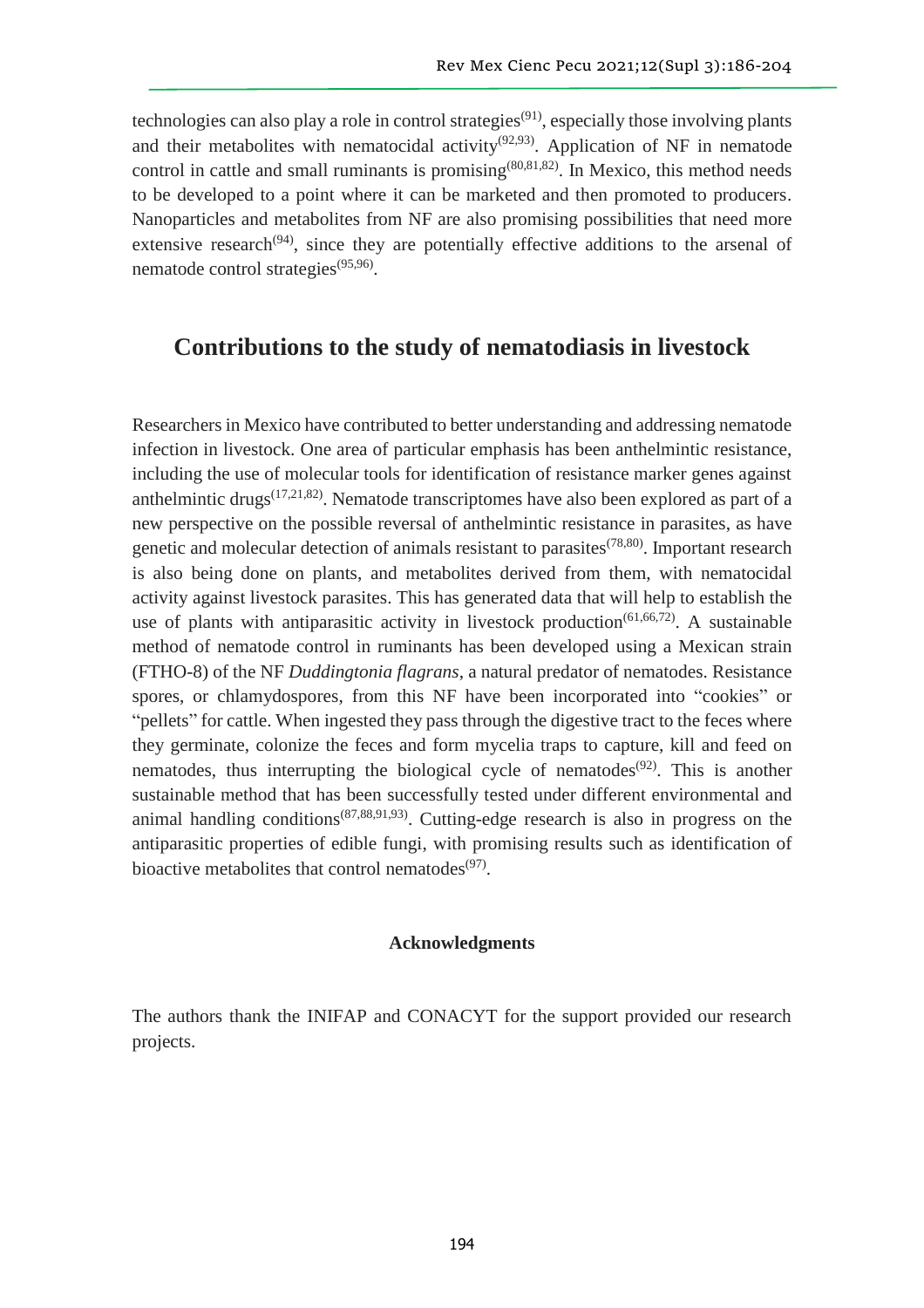#### **Conflicts of interest**

The authors declare no conflict of interest.

#### **Literature cited:**

- 1. IICA, Carne Ovina. Caracterización del valor nutricional de alimentos. PROCITUR, IICA, Montevideo, Uruguay; 2015:158-169. [http://repiica.iica.int/docs/B3885e/B3885e.pdf.](http://repiica.iica.int/docs/B3885e/B3885e.pdf)
- 2. Tuinterfaz. Se logró reducir importaciones en 74%, de 58 mil toneladas a 10 mil 379 toneladas de carne: Sagarpa. 2018. [https://tuinterfaz.mx/noticias/22/10454/en-17](https://tuinterfaz.mx/noticias/22/10454/en-17-anos-la-produccion-de-ovino-crecio-70/) [anos-la-produccion-de-ovino-crecio-70/.](https://tuinterfaz.mx/noticias/22/10454/en-17-anos-la-produccion-de-ovino-crecio-70/)
- 3. Agnusdei GM. Calidad nutritiva del forraje. Sitio Argentino de Producción Animal. Agromercado Temático 2007, Bs. As., 136:11-17.
- 4. Díaz-Sánchez CC, Jaramillo-Villanueva JL, Vargas-López S, Delgado-Alvarado A, Hernández-Mendo O, Casiano-Ventura MA. Evaluación de la rentabilidad y competitividad de los sistemas de producción de ovinos en la región de Libres, Puebla. Rev Mex Cienc Pecu 2018;9(2):273-277.
- 5. Rojas-Downing MM, Nejadhashemi AP, Harrigan T, Woznicki SA. Climate change and livestock: Impacts, adaptation, and mitigation. Clim Risk Managem 2017;16:145–163. doi:10.1016/j.crm.2017.02.001.
- 6. Craig TM. Gastrointestinal nematodes, diagnosis and control. Vet Clin North Am Food Anim Pract 2018;34(1):185–199. doi:10.1016/j.cvfa.2017.10.008.
- 7. Roeber F, Jex AR, Gasser RB. Impact of gastrointestinal parasitic nematodes of sheep, and the role of advanced molecular tools for exploring epidemiology and drug resistance - an Australian perspective. Parasit Vectors 2013;6(153). doi:10.1186/1756-3305-6-153.
- 8. Mondragón-Ancelmo J, Olmedo-Juárez A, Reyes-Guerrero DE, Ramírez-Vargas G, Ariza-Román AE, López-Arellano ME, *et al*. Detection of gastrointestinal nematode populations resistant to albendazole and ivermectin in sheep. Animals 2019;9:775. doi:10.3390/ani9100775.
- 9. López-Ruvalcava OA, González-Garduño R, Osorio-Arce MM, Aranda-Ibañez A, Díaz-Rivera P. Cargas y especies prevalentes de nematodos gastrointestinales en ovinos de pelo destinados al abasto. Rev Mex Cienc Pecu 2013;4(2):223-234.
- 10. Schallig HDFH. Immunological responses of sheep to *Haemonchus contortus*. Parasitol 2000;120(7):63–72. doi:10.1017/s003118209900579x.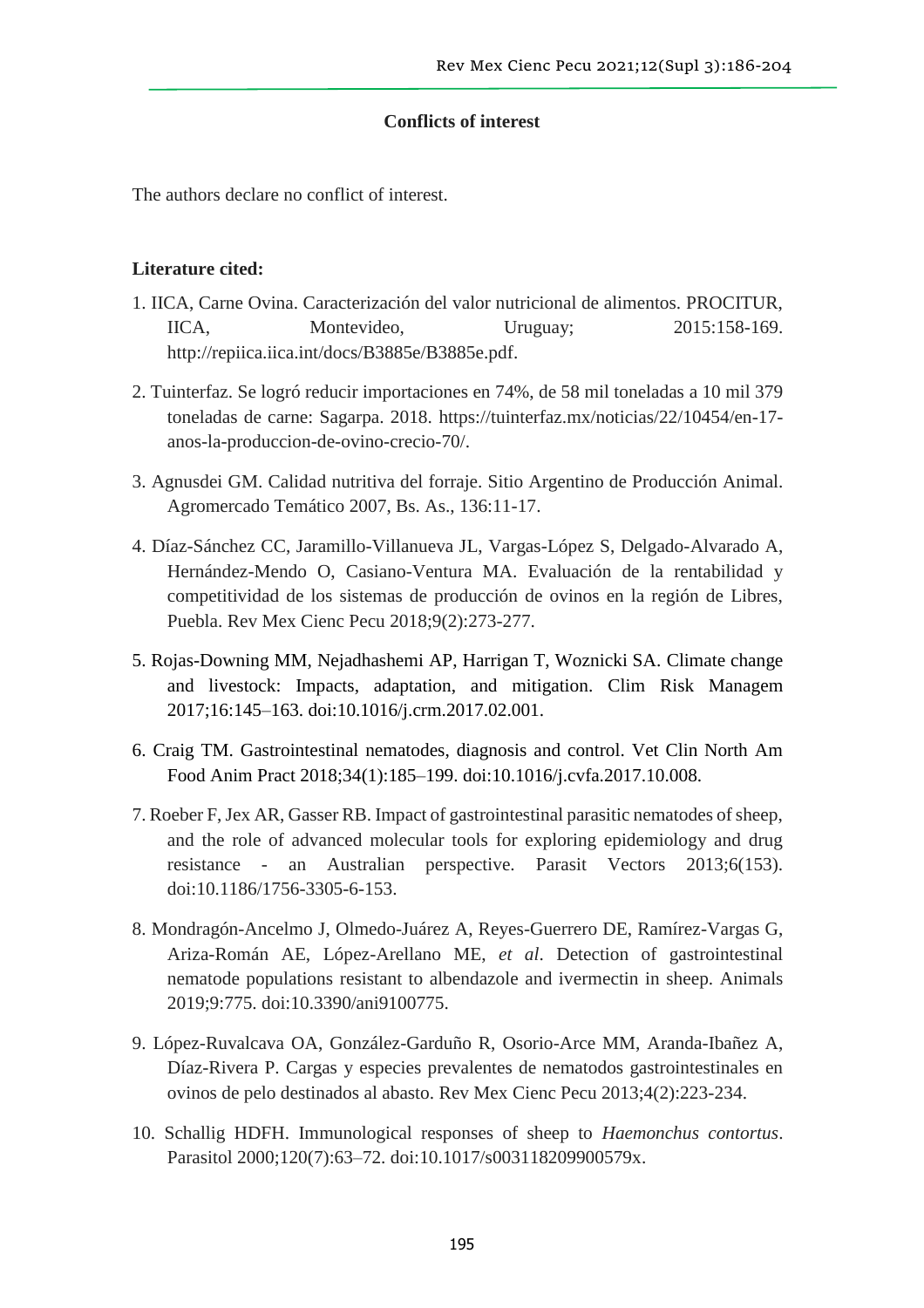- 11. Selemon M. Review on Control of *Haemonchus contortus* in sheep and goat. J Vet Med Res 2018;5(5):1139.
- 12. Manninen S, Oksanen A. Haemonchosis in a sheep flock in North Finland [2010]. Acta Vet Scand 2010[.https://doi.org/10.1186/1751-0147-52-S1-S19.](https://doi.org/10.1186/1751-0147-52-S1-S19)
- 13. Mavrot F, Hertzberg H, Torgerson P. Effect of gastro-intestinal nematode infection on sheep performance: a systematic review and meta-analysis. Parasit Vectors 2015;8:557. [https://doi.org/10.1186/s13071-015-1164-z.](https://doi.org/10.1186/s13071-015-1164-z)
- 14. Rodríguez-Vivas RI, Grisi L, Pérez-de León AA, Silva-Villela H, Torres-Acosta JJJ, Fragoso Sánchez H, *et al*. Potential economic impact assessment for cattle parasites in Mexico. Review. Rev Mex Cienc Pecu 2017;8(1):61-74.
- 15. Holden-Dye L, Walker RJ. Anthelmintic drugs and nematicides: studies in *Caenorhabditis elegans*. In: The *C. elegans* Research Community (ed.). WormBook; 2014. doi/10.1895/wormbook.1.143.2.
- 16. Kotze AC, Prichard RK. Antihelmintic resistence in *Haemonchus contortus*: History, mechanisms and diagnosis. In: Gasser RB, Von Samson-Himmelstjerna G. editors. *Haemonchus contortus* and haemonchosis – Past, present and future trends, London: Elsevier Ltd.; 2016:397-428.
- 17. Lanusse CE, Alvarez LI, Lifschitz AL. Gaining insights into the pharmacology of anthelmintics using *Haemonchus contortus* as model nematode, in: Gasser RB, Von Samson-Himmelstjerna G. editors. *Haemonchus contortus* and haemonchosis – Past, present and future trends, London: Elsevier Ltd; 2016:465–518.
- 18. Laing R, Gillan V, Devaney E. Ivermectin old drug, new tricks?, Trends Parasitol 2017;33:463-472. [https://doi.org/10.1016/j.pt.2017.02.004.](https://doi.org/10.1016/j.pt.2017.02.004)
- 19. Mphahlele M, Molefe N, Tsotetsi-Khambule A, Oriel T. Anthelmintic resistance in livestock. In: *Helminthiasis,* IntechOpen 2019. <http://dx.doi.org/10.5772/intechopen.87124>*.*
- 20. Medina P, Guevara F, La OM, Ojeda N, Reyes E. Resistencia antihelmíntica en ovinos: una revisión de informes del sureste de México y alternativas disponibles para el control de nematodos gastrointestinales. Pastos y Forrajes 2014;37(3):257- 263.
- 21. Encalada-Mena L, Tuyub-Solis H, Ramírez-Vargas G, Mendoza-de-Gives P, Aguilar-Marcelino L, López-Arellano ME. Phenotypic and genotypic characterisation of *Haemonchus* spp. and other gastrointestinal nematodes resistant to benzimidazole in infected calves from the tropical regions of Campeche State, Mexico, Vet Parasitol 2014;205:246–254. [https://doi.org/10.1016/j.vetpar.2014.06.032.](https://doi.org/10.1016/j.vetpar.2014.06.032)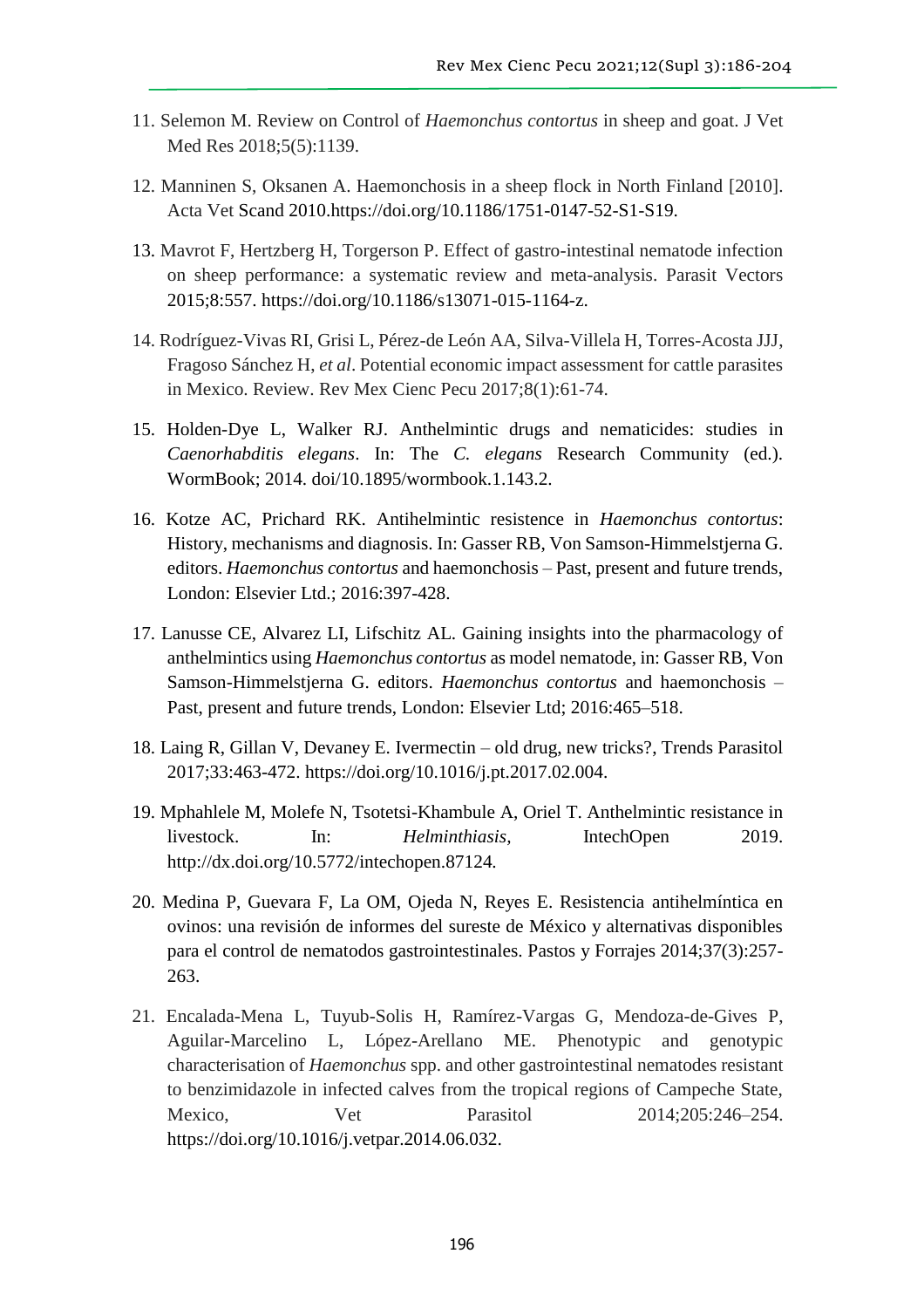- 22. González-Garduño R, Torres-Hernández G, López-Arellano ME, Mendoza-de-Gives P. Resistencia antihelmíntica de nematodos parásitos en ovinos, Rev Geogr Agrí 2012;48:63–74. [https://www.redalyc.org/articulo.oa?id=75730739005.](https://www.redalyc.org/articulo.oa?id=75730739005)
- 23. Alonso-Díaz MA, Arnaud-Ochoa RA, Becerra-Nava R, Torres-Acosta JF, Rodriguez-Vivas RI, Quiroz-Romero RH. Frequency of cattle farms with ivermectin resistant gastrointestinal nematodes in Veracruz, Mexico. Vet Parasitol 2015;212(3-4):439-443.
- 24. Lindblom TH, Dodd AK. Xenobiotic Detoxification in the nematode *Caenorhabditis elegans*. J Exp Zool 2006;305(9):720-730.
- 25. Reyes-Guerrero DE, Cedillo-Borda M, Alonso-Morales RA, Alonso-Díaz MA, Olmedo-Juárez A, Mendoza-de-Gives P, *et al*. Comparative study of transcription profiles of the P-glycoprotein transporters of two *Haemonchus contortus* isolates: susceptible and resistant to ivermectin, Mol Biochem 2020;238(111281):1-7. [https://doi.org/10.1016/j.molbiopara.2020.111281.](https://doi.org/10.1016/j.molbiopara.2020.111281)
- 26. Traversa D, von Samson-Himmelstjerna G. 2016. Anthelmintic resistence in sheep gastro-intestinal strongyles in Europe. Small Rum Res 2016;135:75-80.
- 27. Floate KD, Wardhaugh KG, Boxall AB, Sherratt TN. Fecal residues of veterinary parasiticides: nontarget effects in the pasture environment. Annu Rev Entomol 2005;50:153-179.
- 28. Verdú JR, Cortez V, Martinez-Pinna J, Ortiz AJ, Lumaret JP, Lobo JM, *et al*. First assessment of the comparative toxicity of ivermectin and moxidectin in adult dung beetles: Sub-lethal symptoms and pre-lethal consequences. Sci Rep 2018;8(14885). doi:10.1038/s41598-018-33241-0.
- 29. Tišler T, Kožuh-Eržen N. Abamectin in the aquatic environment. Ecotoxicol 2006;15:495–502. [https://doi.org/10.1007/s10646-006-0085-1.](https://doi.org/10.1007/s10646-006-0085-1)
- 30. Daeseleire E, Van Pamel E, Van Poucke C, Croubels S. Veterinary drug residues in foods. In: Schrenk D, editor. Chemical contaminants and residues in food. 1st ed. Woodhead Publishing; 2017:117–153. doi:10.1016/b978-0-08-100674-0.00006-0.
- 31. Beyene T. Veterinary drug residues in food-animal products: Its risk factors and potential effects on public health. J Vet Sci Tech 2015;07(01):doi:10.4172/2157- 7579.1000285.
- 32. Moreno L, Lanusse C. Veterinary drug residues in meat-related edible tissues. In: [Moreno L,](https://ri.conicet.gov.ar/author/5402) [Lanusse C.](https://ri.conicet.gov.ar/author/195) editors. New aspects of meat quality. Elsevier: 2017:581- 603. doi:10.1016/b978-0-08-100593-4.00024-2.
- 33. Bennema SC, Vercruysse J, Morgan E, Stafford K, Hoglund J, Demeler J, *et al.* Epidemiology and risk factors for exposure to gastrointestinal nematodes in dairy herds in northwestern Europe. Vet Parasitol 2010;173:247–254.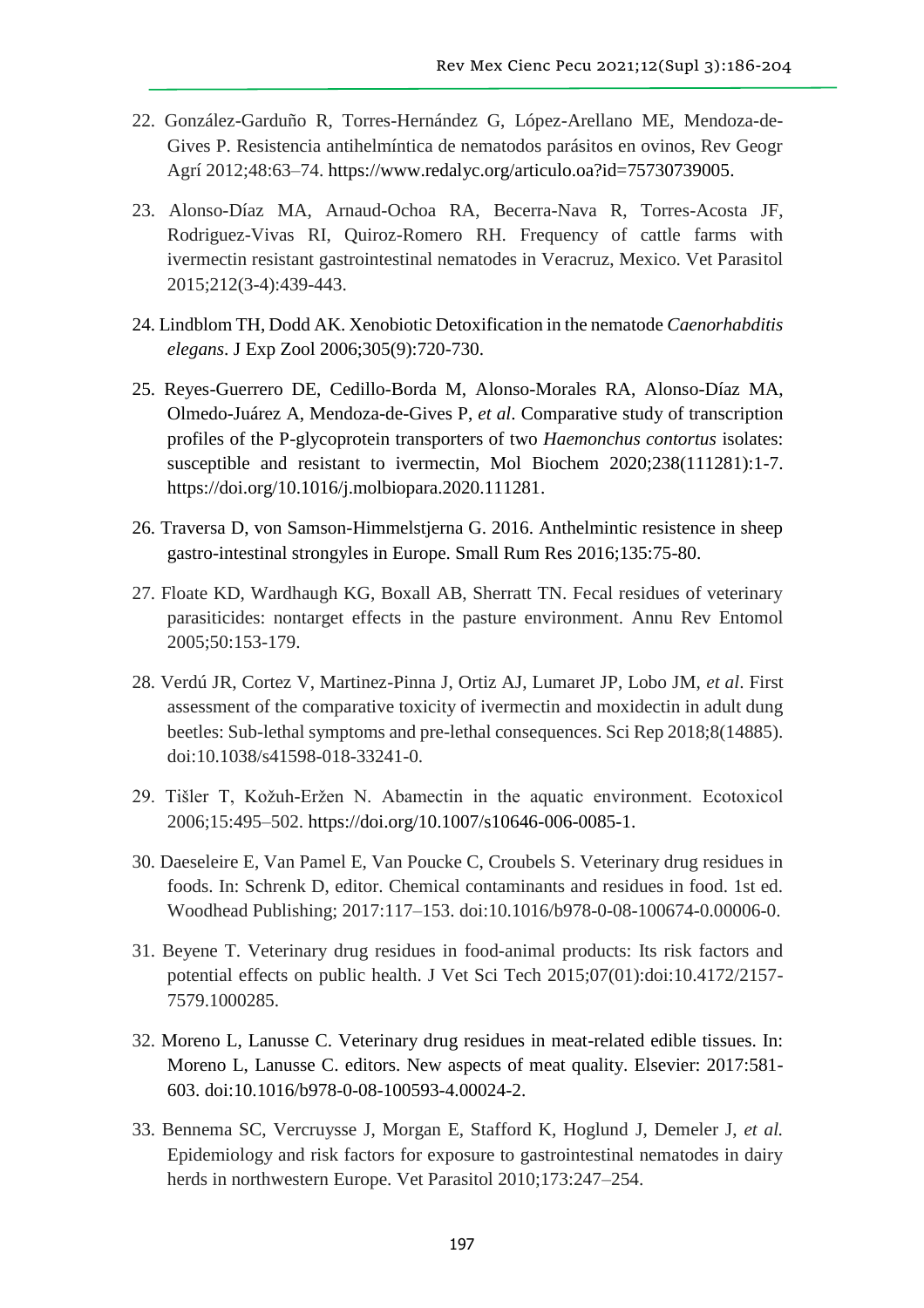- 34. Lobato V, Rath S. Reves FGR. Occurence of ivermectin in bovine milk from the Brazilian retail market. Food Addit Contam 2006;23:668-673.
- 35. Cerqueira OPM, Souza NF, França-da-Cunha A, Almeida-Picinin LC, Leite OM, Souza RM, *et al.* Detection of antimicrobial and anthelmintic residues in bulk tank milk from four different mesoregions of Minas Gerais State -Brazil Minas Gerais - Brasil. Arq Bras Med Vet e Zootec 2014;66(2):621-625.
- 36. Lourenco A, Fraga M, De Colli L, Moloney M, Danaher M, Jordan K. Determination of the presence of pathogens and anthelmintic drugs in raw milk and raw milk cheeses from small scale producers in Ireland. LWT 2020;109347. doi:10.1016/j.lwt.2020.109347.
- 37. Kaplan RM, Burke JM, Terril TH, Miller JE, Getz WR, Valencia E, *et al.* Validation of the FAMACHA© eye color chart for detecting clinical anemia in sheep and goats on farms in the southern United States. Vet Parasitol 2004;123(1-2):105-120.
- 38. Moors E, Gauly M. Is the FAMACHA© chart suitable for every breed? Correlations between FAMACHA©scores and different traits of mucosa colour in naturally parasite infected sheep breeds. Vet Parasitol 2009;166(1-2):108-111.
- 39. Harlow I. FAMACHA scoring to identify parasite risk in small ruminants. Farm & Dairy 2016. [https://www.farmanddairy.com/top-stories/famacha-scoring-to](https://www.farmanddairy.com/top-stories/famacha-scoring-to-identify-parasite-risk-in-small-ruminants/316777.html)[identify-parasite-risk-in-small-ruminants/316777.html.](https://www.farmanddairy.com/top-stories/famacha-scoring-to-identify-parasite-risk-in-small-ruminants/316777.html)
- 40. Gonçalves-da Silva D, Martins de Menezes B, Fernandes Bettencourt A, Frantz AC, Ribeiro-Corrêa M, Ruszkowski G, *et al*. Método FAMACHA® como ferramenta para verificar a infestação parasitária ocasionada por *Haemonchus* spp. em ovinos [PubVet](https://www.researchgate.net/journal/1982-1263_PubVet) 2017;11(10):1015-1021. doi:10.22256/pubvet.v11n10.1015-1021.
- 41. Barger IA, Siale K, Banks DJD, Le Jambre LF. Rotational grazing for control of gastrointestinal nematodes of goats in a wet tropical environment. Vet Parasitol 1994;53:109–116.
- 42. Ram-Prasad MS, Sundaram SM, Gnanaraj PT, Bandeswaran C, Harikrishnan TJ, Sivakumar T, *et al.* Influence of intensive rearing and continuous and rotational grazing systems of management on parasitic load of lambs. Vet World 2019;12(8):1188-1194.
- 43. Devi T, Muthuramalingam T, Tensingh-Gnanaraj P, Bino-Sundar ST, Serma-Saravana-Pandian A, Jemimah R. Rotational grazing pasture management system in sheep in Tamil Nadu to gain better bodyweight through the control of nematodes. J Anim Res 2019;9(3):495-497. doi:10.30954/2277-940X.03.2019.16.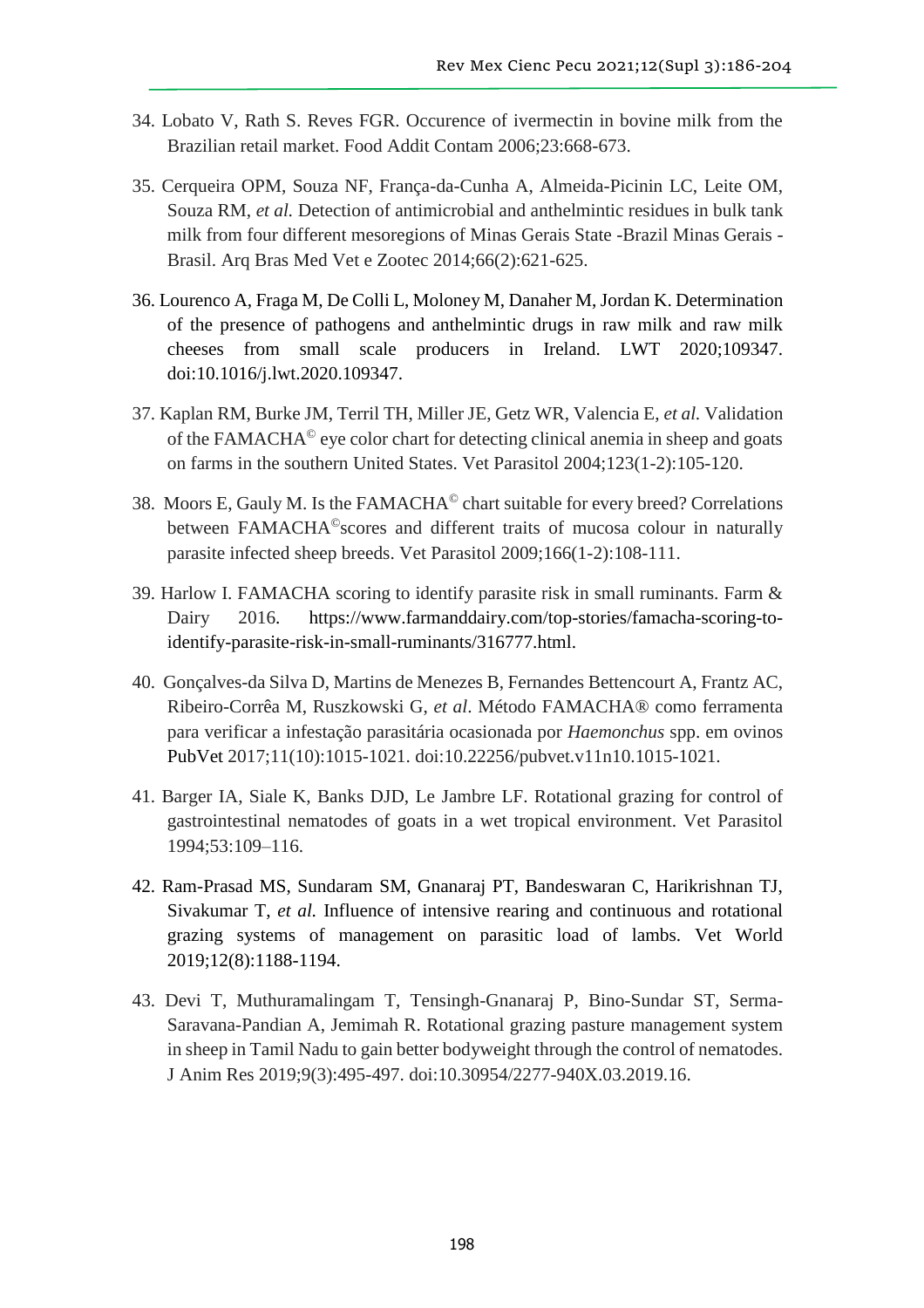- 44. Torres-Acosta JFJ, Sandoval-Castro CA, Hoste H, Aguilar-Caballero AJ, Cámara-Sarmiento R, Alonso-Díaz MA. Nutritional manipulation of sheep and goats for the control of gastrointestinal nematodes under hot humid and subhumid tropical conditions. Small Ruminant Res 2012;103:28-40.
- 45. Hoste H, Torres-Acosta JFJ, Quijada J, Chan-Perez I, Dakheel MM, Kommuru DS, *et al.* Interactions Between nutrition and infections with *Haemonchus contortus* and related gastrointestinal nematodes in small ruminants. Adv Parasit 2016;93:239- 351. doi:10.1016/bs.apar.2016.02.025
- 46. Bricarello PA, Amarante AFT, Rocha RA, Cabral Filho SL, Huntley JF, Houdijk JGM, *et al.* Influence of dietary protein supply on resistance to experimental infections with *Haemonchus contortus* in Ile de France and Santa Ines lambs. Vet Parasitol 2005;134:99-109.
- 47. Lisonbee LD, Villalba JJ, Provenza FD, Hall JO. Tannins and self-medication: Implications for sustainable parasite control in herbivores. Behav Process 2009;82(2):184-189.
- 48. Williams AR, Ropiak HM, Fryganas C, Desrues O, Muller-Harvey I, Thamsborg SM. Assessment of the anthelmintic activity of medicinal plant extracts and purified condensed tannins against free-living and parasitic stages of *Oesophagostomum dentatum*. Parasit Vector 2014;19(7):518. doi: 10.1186/s13071-014-0518-2.
- 49. Zabré G, Kaboré A, Bayala B, Katiki LM, Costa-Júnior LM, Tamboura HH, *et al*. Comparison of the *in vitro* anthelmintic effects of *Acacia nilotica* and *Acacia raddiana*. Parasite 2017;24(44):1-11. [https://doi.org/10.1051/parasite/2017044.](https://doi.org/10.1051/parasite/2017044)
- 50. Brito DRB, Costa-Júnior LM, Garcia JL, Torres-Acosta JFJ, Louvandini H, Cutrim-Júnior JAA, *et al*. Supplementation with dry *Mimosa caesalpiniifolia* leaves can reduce the *Haemonchus contortus* worm burden of goats. Vet Parasitol 2018;252:47-51.
- 51. Mejia-Hernández P, Salem AZM, Elghandour MMMY, Cipriano-Salazar M, Cruz-Lagunas B, Camacho LM. Anthelmintic effects of *Salix babylonica* L. and *Leucaena leucocephala* Lam. extracts in growing lambs. Trop Anim Health Product 2013;46:173-178.
- 52. Von Son-de Fernex E, Alonso-Díaz MÁ, Mendoza-de Gives P, Valles-de la Mora B, González-Cortazar M, Zamilpa A, *et al*. Elucidation of *Leucaena leucocephala*  anthelmintic-like phytochemicals and the ultrastructural damage generated to eggs of *Cooperia* spp. Vet Parasitol 2015;214(1-2):89–95. doi:10.1016/j.vetpar.2015.10.005.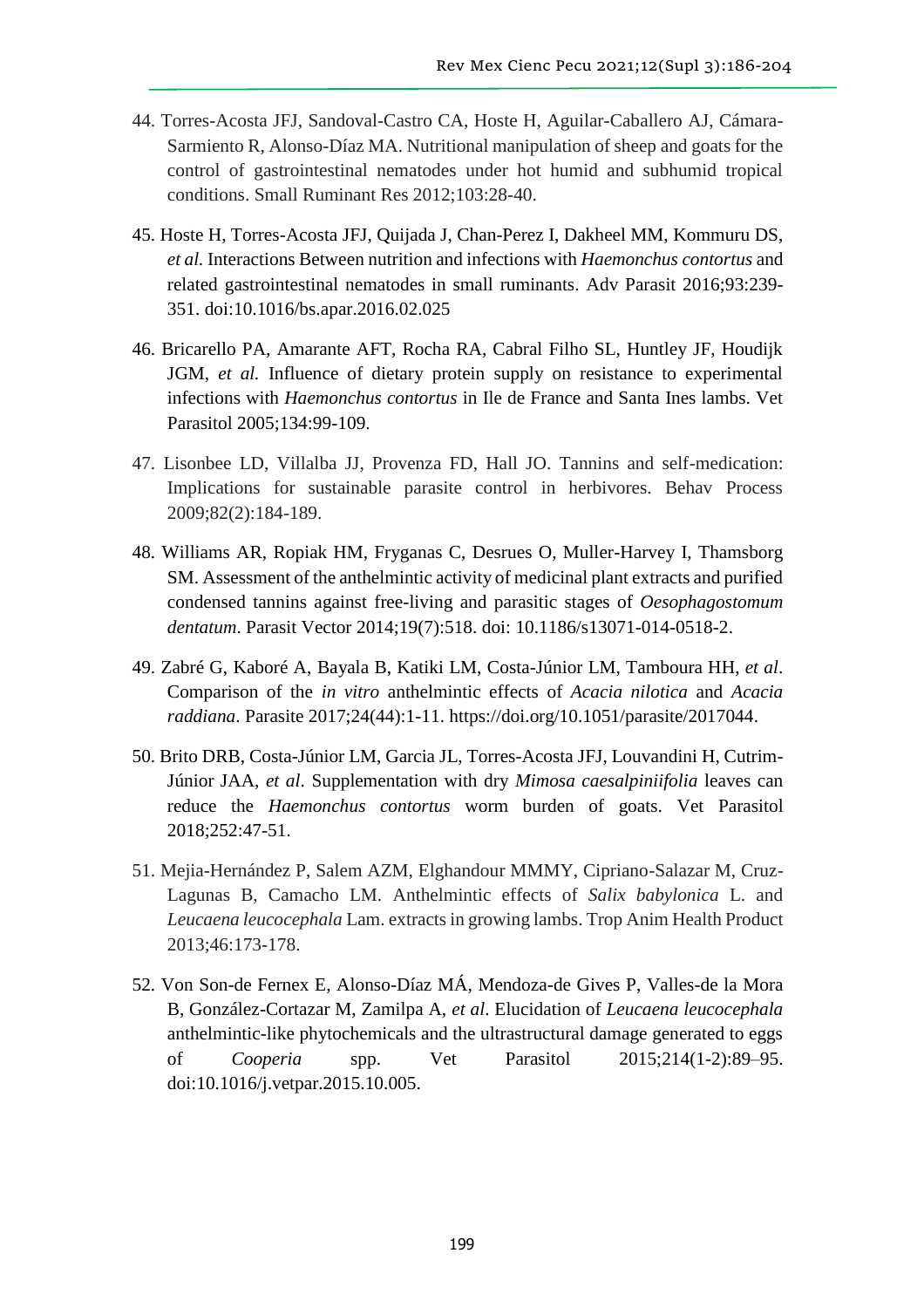- 53. Castillo-Mitre GF, Olmedo-Juárez A, Rojo-Rubio R, Cortázar-González M, Mendoza-de Gives P, Hernández-Beteta EE, *et al*. Caffeoyl and coumaroyl derivatives from *Acacia cochliacantha* exhibit ovicidal activity against *Haemonchus contortus*. J Ethnopharmacol 2017;204:125-131.
- 54. Olmedo-Juárez A, Rojo-Rubio R, Zamilpa A, Mendoza de Gives P, Arece-García J, López-Arellano ME, *et al*. *In vitro* larvicidal effect of a hydroalcoholic extract from *Acacia cochliacantha* leaf against ruminant parasitic nematodes. Vet Res Commun 2017;41:227-232.
- 55. Castillo-Mitre GF, Rojo-Rubio R, Olmedo-Juárez A, Mendoza de Gives P, Vázquez-Armijo JF, Zamilpa A, *et al.* El consumo de hojas de *Acacia cochliacantha* reduce la eliminación de huevos de *Haemonchus contortus* en heces de cabritos Boer. Rev Mex Cien Pecu 2021;12(1):138-150.
- 56. Zarza-Albarrán MA, Olmedo-Juárez A, Rojo-Rubio R, Mendoza-de Gives P, González-Cortazar M, Tapia-Maruri D, *et al*. Galloyl flavonoids from Acacia farnesiana pods possess potent anthelmintic activity against *Haemonchus contortus* eggs and infective larvae. J Ethnopharmacol 2020;249:112402.
- 57. García-Winder LR, Goñi-Cedeño S, Olguin-Lara PA, Díaz-Salgado G, Arriaga-Jordan CM. Huizache (*Acacia farnesiana*) whole pods (flesh and seeds) as an alternative feed for sheep in Mexico. Trop Anim Health Prod 2009;41:1615–1621.
- 58. León-Castro Y, Olivares-Pérez J, Rojas-Hernández S, Villa-Mancera A, Valencia-Almazán MT, Hernández-Castro E, *et al.* Effect of three fodder trees on *Haemonchus contortus* control and weight variations in kid. Ecosis Recur Agrop 2015;2(5):193-201.
- 59 Olmedo-Juárez A, Briones-Robles T, Zaragoza-Bastida A, Zamilpa A, Ojeda-Ramírez D, Mendoza de Gives P, *et al.* Antibacterial activity of compounds isolated from *Caesalpinia coriaria* (Jacq) Willd against important bacteria in public health. Microb Pathog 2019;136:103660.
- 60. De Jesús-Martínez X, Olmedo-Juárez A, Olivares-Pérez J, Zamilpa A, Mendoza de Gives P, López-Arellano ME, *et al. In vitro* anthelmintic activity of methanolic extract from *Caesalpinia coriaria* J. Willd fruits against *Haemonchus contortus* eggs and infective larvae. Biomed Res Inter 2018;7375693. [https://doi.org/10.1155/2018/7375693.](https://doi.org/10.1155/2018/7375693)
- 61. De Jesús-Martínez X, Olmedo-Juárez A, Rojas-Hernández S, Zamilpa A, Mendozade-Gives P, López-Arellano ME, *et al.* Evaluation of the hydroalcoholic extract elaborated with *Caesalpinia coriaria* Jacq Willd tree fruits in the control of *Haemonchus contortus* Rudolphi. Agrofor Syst 2020;94:1315-1321.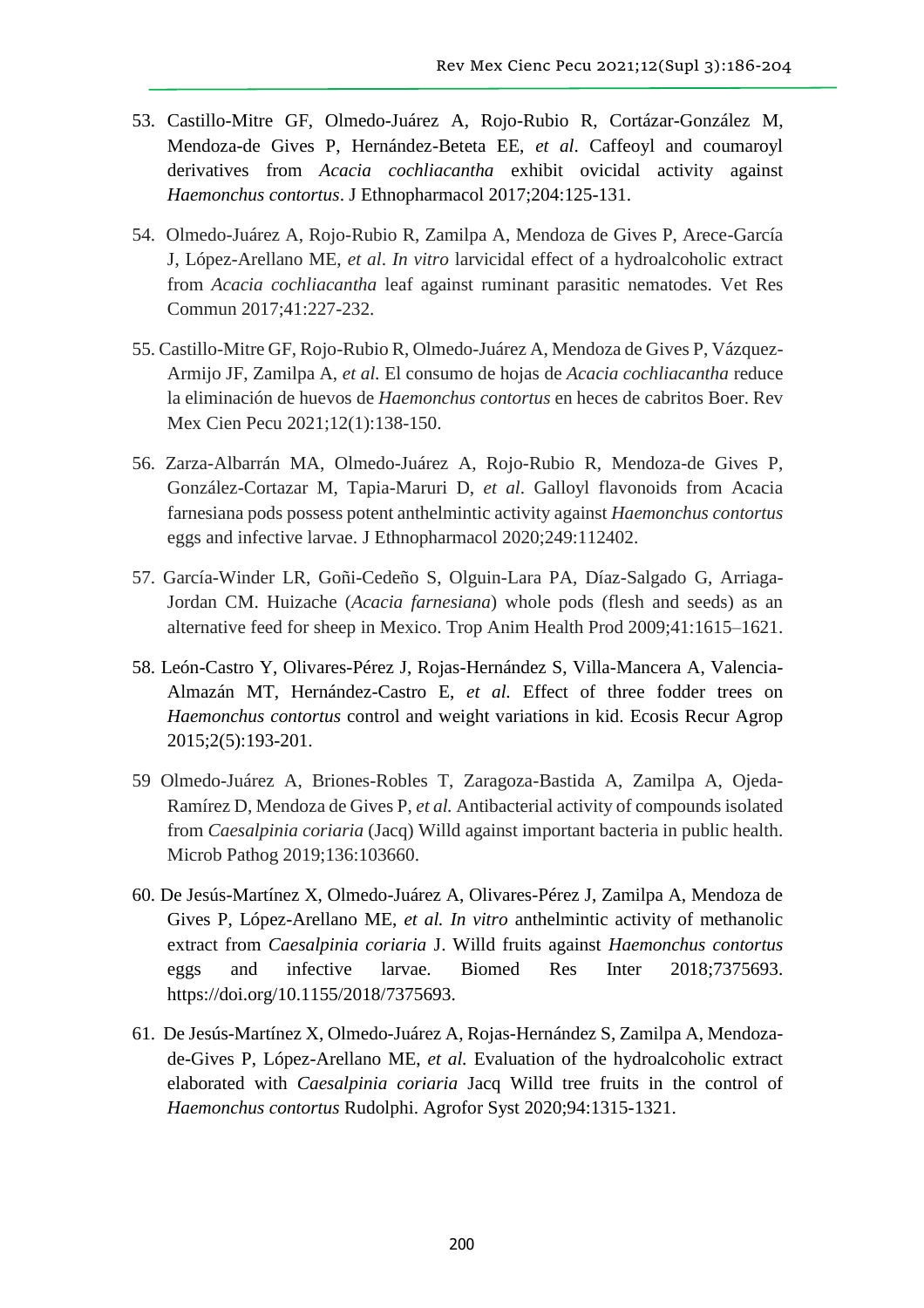- 62. García-Hernández C, Rojo-Rubio R, Olmedo-Juárez A, Zamilpa A, Mendoza de Gives P, Antonio-Romo IA, *et al.* Galloyl derivatives from *Caesalpinia coriaria* exhibit *in vitro* ovicidal activity against cattle gastrointestinal parasitic nematodes. Exp Parasitol 2019;200:16-23.
- 63. Sánchez N, Mendoza GD, Martínez JA, Hernández PA, Camacho-Díaz LM, Lee-Rangel HA, *et al*. Effect of *Caesalpinia coriaria* fruits and soybean oil on finishing lamb performance and meat characteristics. Biomed Res Int 2018;9486258. [https://doi.org/10.1155/2018/9486258.](https://doi.org/10.1155/2018/9486258)
- 64. García-Hernández C, Olmedo-Juárez A, Mendoza de Gives P, Mondragón-Ancelmo J, Rojo-Rubio R. Efecto nutracéutico del fruto de *Caesalpinia coriaria* (Jacq.) Willd en cabritos infectados artificialmente con *Haemonchus contortus*. En: Memorias de Reunión Anual de Investigación Pecuaria 2019;1:494-496.
- 65. Delgado-Nuñez EJ, Zamilpa A, González-Cortazar M, Olmedo-Juárez A, Cardoso-Taketa A, Sánchez-Mendoza E, *et al*. Isorhamnetin: A nematocidal flavonoid from *Prosopis laevigata* leaves against *Haemonchus contortus* eggs and larvae. Biomolecules 2020;10:773. doi:10.3390/biom10050773.
- 66. Bassetto CC, Silva MRL, Newlands GFJ, Smith WD, Ratti Júnior J, Martins CL, *et al.* Vaccination of grazing calves with antigens from the intestinal membranes of *Haemonchus contortus*: effects against natural challenge with *Haemonchus placei* and *Haemonchus similis*. Int J Parasitol 2014;44:697–702. http://dx.doi.org/10.1016/j.ijpara.2014.04.010.
- 67. Contreras-Ochoa CO, Lagunas-Martínez A, Reyes-Guerrero DE, G.A. Bautista-García G, Tello-López T, González-Garduño R, *et al*. Excreted and secreted products (72/60 kDa) from *Haemonchus placei* larvae induce in vitro peripheral blood mononuclear cell proliferation and actívate the expression of cytokines and FCεR1A receptor. Exp Parasitol 2019;206:1-7. [https://doi.org/10.1016/j.exppara.2019.107755.](https://doi.org/10.1016/j.exppara.2019.107755)
- 68. Bassetto CC, Amarante AFT. Vaccination of sheep and cattle against haemonchosis. J Helminthol 2015;doi:10.1017/S0022149X15000279.
- 69. González-Sánchez ME, Cuquerella M, Alunda JM. Vaccination of lambs against *Haemonchus contortus* with the recombinant rHc23. Effect of adjuvant and antigen dose. PLoS ONE 2018;13(3):e0193118. https://doi.org/10.1371/ journal.pone.0193118.
- 70. Tian X, Lu M, Jia C, Bu Y, Aimulajiang K, Zhang Y, *et al*. *Haemonchus contortus* transthyretin domain - containing protein (HcTTR): a promising vaccine candidate against *Haemonchus contortus* infection. Vet Parasitol 2020;109045. doi:10.1016/j.vetpar.2020.109045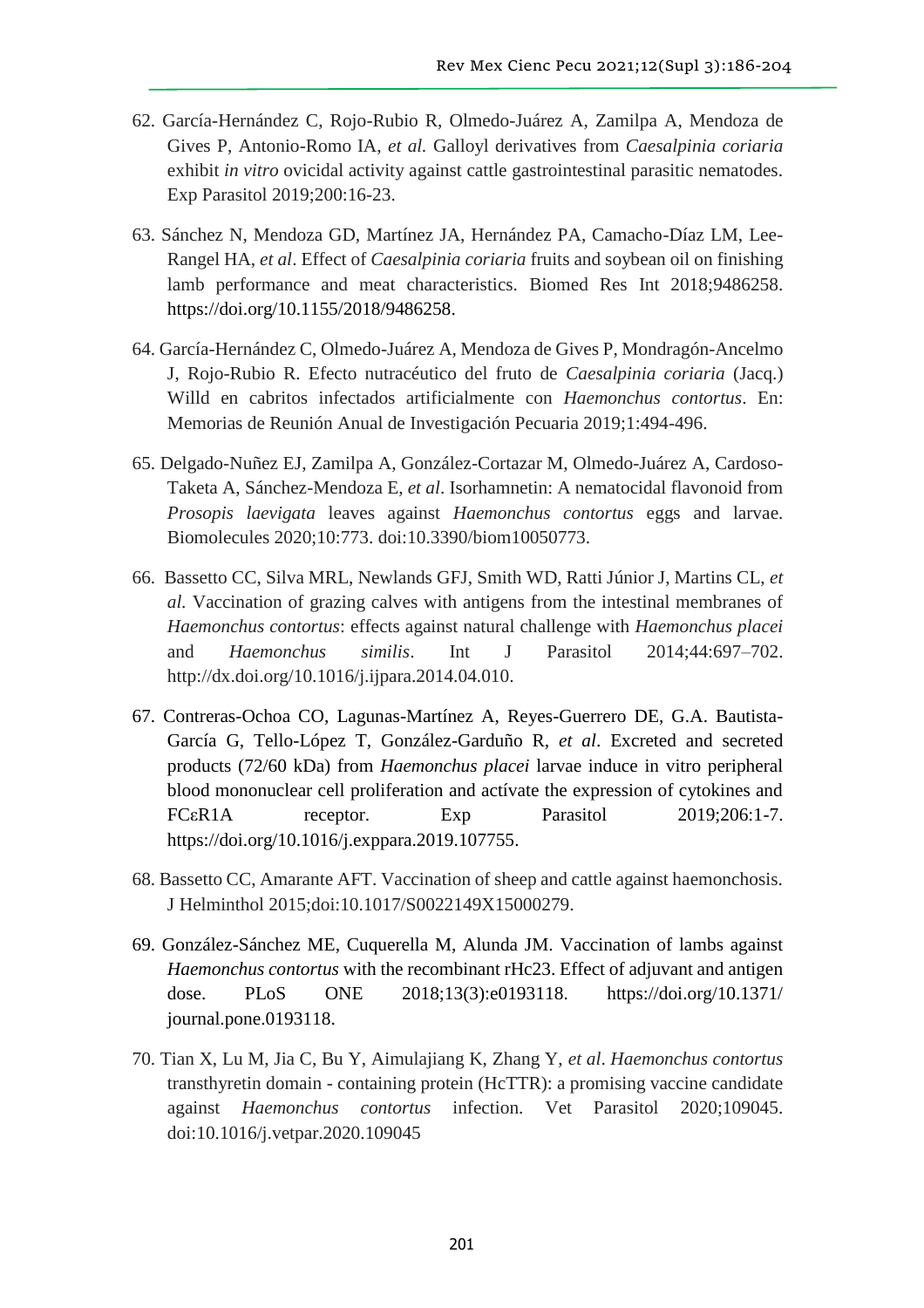- 71. [Maza-Lopez](https://www.sciencedirect.com/science/article/abs/pii/S2405939020302033#!) J, [Pacheco-Armenta](https://www.sciencedirect.com/science/article/abs/pii/S2405939020302033#!) MJ, [Reyes-Guerrero](https://www.sciencedirect.com/science/article/abs/pii/S2405939020302033#!) DE, [Olmedo-Juárez](https://www.sciencedirect.com/science/article/abs/pii/S2405939020302033#!) A, [Olazarán-Jenkins](https://www.sciencedirect.com/science/article/abs/pii/S2405939020302033#!) S, *et al.* Immune response related to Pelibuey sheep naturally infected with gastrointestinal nematodes in a tropical region of Mexico. [Vet](https://www.sciencedirect.com/science/journal/24059390)  [Parasitol Regional Stud Rep](https://www.sciencedirect.com/science/journal/24059390) 2020;21:100422 [https://doi.org/10.1016/j.vprsr.2020.100422.](https://doi.org/10.1016/j.vprsr.2020.100422)
- 72. Preston SJM, Sandeman M, González J, Piedrafita D. Current status for gastrointestinal nematode diagnosis in small ruminants: Where are we and where are we going? J Immunol Res 2014;210350:1-12. [https://doi.org/10.1155/2014/210350.](https://doi.org/10.1155/2014/210350)
- 73. [Estrada‐Reyes](https://onlinelibrary.wiley.com/action/doSearch?ContribAuthorStored=Estrada-Reyes%2C+Z) Z, [López‐Arellano](https://onlinelibrary.wiley.com/action/doSearch?ContribAuthorStored=L%C3%B3pez-Arellano%2C+M+E) ME, [Torres‐Acosta](https://onlinelibrary.wiley.com/action/doSearch?ContribAuthorStored=Torres-Acosta%2C+F) F, [López‐Reyes](https://onlinelibrary.wiley.com/action/doSearch?ContribAuthorStored=L%C3%B3pez-Reyes%2C+A) A, Lagunas‐ Martínez [A, Mendoza‐de‐Gives](https://onlinelibrary.wiley.com/action/doSearch?ContribAuthorStored=Lagunas-Mart%C3%ADnez%2C+A) P, *et al*. Cytokine and antioxidant gene profiles from peripheral blood mononuclear cells of Pelibuey lambs after *Haemonchus contortus* infection. Parasite Immunol 2017;39(6):e12427. [https://doi.org/10.1111/pim.12427.](https://doi.org/10.1111/pim.12427)
- 74. Estrada-Reyes ZM, Tsukahara Y, Amadeu RR, Goetsch AL, Gipson TA, Sahlu T, *et al.* Signatures of selection for resistance to *Haemonchus contortus* in sheep and goats. BMC Genomics 2019;20(735):1-14. [https://doi.org/10.1186/s12864-019-](https://doi.org/10.1186/s12864-019-6150-y) [6150-y.](https://doi.org/10.1186/s12864-019-6150-y)
- 75. Reyes-Guerrero DE, López-Arellano ME, González-Garduño R, Ramírez-Vargas G, Mendoza-de-Gives P, Olazarán-Jenkins S, *et al*. Identificación del alelo B del gen de interferón gamma asociado al rechazo de la infección por *Haemonchus contortus* en corderos Pelibuey. Quehacer Científico en Chiapas 2016;11(2):3-9.
- 76. Hill WG. Is continued genetic improvement of livestock sustainable? Genetics 2016;202:877–881. doi: 10.1534/genetics.115.186650.
- 77. Schultz B, Serao N, Ross JW. Genetic improvement of livestock, from conventional breeding to biotechnological approaches. In: Bazer FW, *et al*, editors. Animal Agriculture. USA: Academic Press 2020:393-405. [https://doi.org/10.1016/B978-0-](https://doi.org/10.1016/B978-0-12-817052-6.00023-9) [12-817052-6.00023-9.](https://doi.org/10.1016/B978-0-12-817052-6.00023-9)
- 78. Sallé G, Moreno C, Boitard S, Ruesche J, Tircazes-Secula A, Bouvier F, *et al*. Functional investigation of a QTL affecting resistance to *Haemonchus contortus* in sheep. Vet Res 2014;45(1):45-68.
- 79. Nordbring-Hertz B, Jansson HB, Tunlid A. Nematophagous fungi. eLS 2011. doi:10.1002/9780470015902.a0000374.pub3.
- 80. Ortíz-Pérez DO, Sánchez-Muñoz B, Nahed-Toral J, Orantes-Zebadúa MÁ, Cruz-López JL, Reyes-García ME, *et al*. Using *Duddingtonia flagrans* in calves under an organic milk farm production system in the Mexican tropics. Exp Parasitol 2017;175;74–82.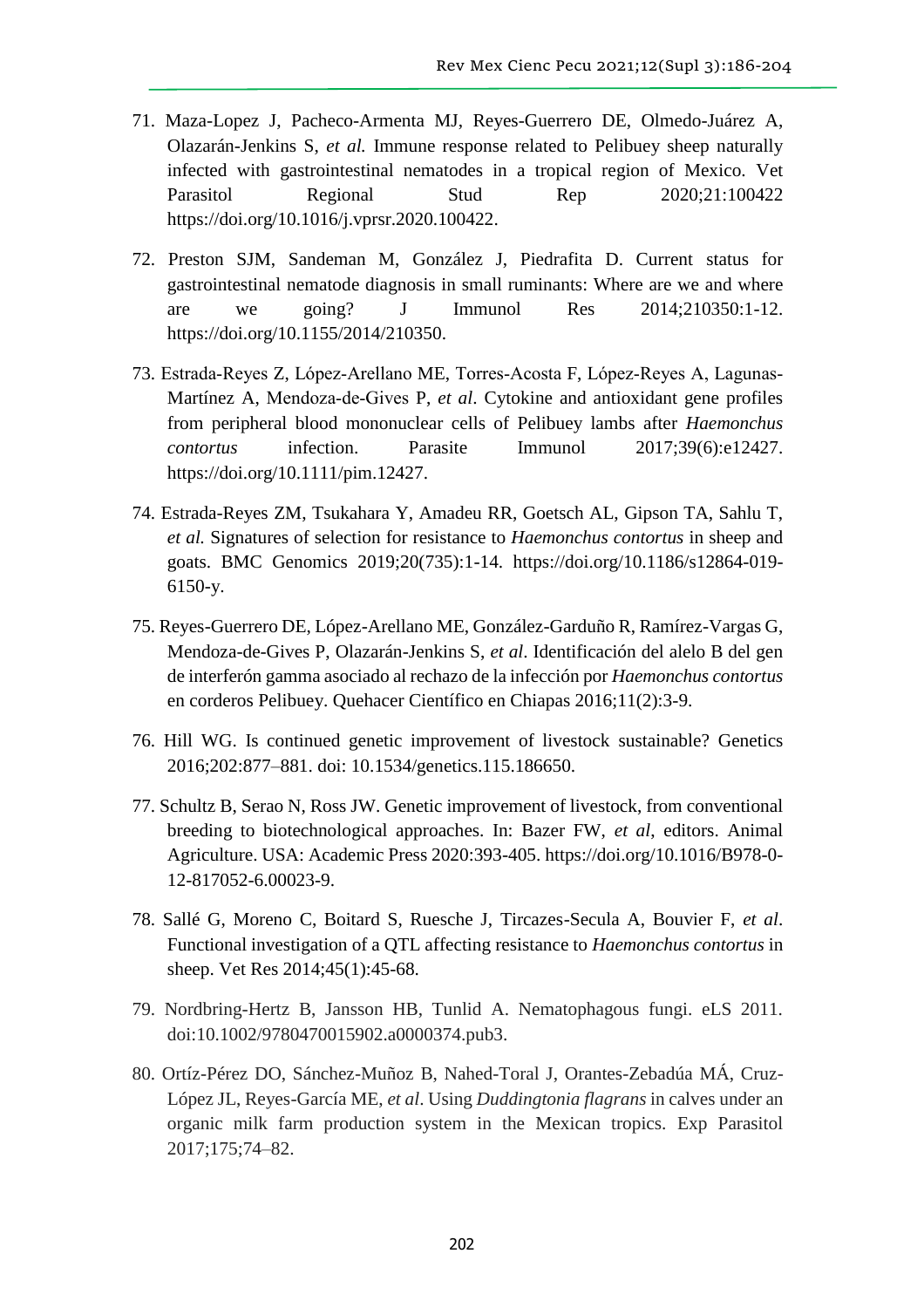- 81. Mendoza-de-Gives P, López-Arellano ME, Aguilar-Marcelino L, Jenkins-Olazarán S, Reyes-Guerrero DE, Ramírez-Vargas G, *et al*. The nematophagous fungus *Duddingtonia flagrans* reduces the gastrointestinal parasitic nematode larvae population in faeces of orally treated calves maintained under tropical conditions. Dose/response assessment. Vet Parasitol 2018;15(263):66-72 doi:10.1016/j.vetpar.2018.10.001.
- 82. Bampidis V, Azimonti G, Bastos ML, Christensen H, Dusemund B, Kos-Durjava M, *et al.* Scientific Opinion on the safety and efficacy of BioWorma® (*Duddingtonia flagrans* NCIMB 30336) as a feed additive for all grazing animals. EFSA Journal 2020;18(7):6208. doi:10.2903/j.efsa.2020.6208.
- 83. Llerandi-Juárez RD, Mendoza-de Gives P. Resistance of chlamydospores of nematophagous fungi to the digestive processes of sheep in Mexico. J Helminthol 1998;72:155–158.
- 84. Mendoza-de Gives P, Flores-Crespo J, Herrera-Rodríguez D, Vázquez-Prats VM, Liébano-Hernández E, Ontiveros-Fernández GE. Biological control of *Haemonchus contortus* infective larvae in ovine faeces by administering an oral suspension of *Duddingtonia flagrans* chlamydospores to sheep. J Helminthol 1998;72:343–347.
- 85. Casillas-Aguilar JA, Mendoza-de-Gives P, López- Arellano ME, Liébano-Hernández E. Evaluation of multinutritional pellets containing *Duddingtonia flagrans* chlamydospores for the control of ovine haemonchosis. Ann N Y Acad Sci 2008;1149:161–163.
- 86. Mendoza-de Gives P, Zapata-Nieto C, Liébano-Hernández E, López-Arellano ME, Rodríguez HD, Garduño RG. Biological control of gastrointestinal parasitic nematodes using *Duddingtonia flagrans* in sheep under natural conditions in Mexico. Ann N Y Acad Sci 2006;1081(1):355–359. doi:10.1196/annals.1373.050.
- 87. Ribeiro-Braga F, Magri-Ferraz C, da Silva NE, de Araújo VJ. Efficiency of the Bioverm (*Duddingtonia flagrans*) fungal formulation to conrol *in vivo* and *in vitro* of *Haemonchus contortus* and *Strongyloides papillosus* in sheep. 3 Biotech 2020;10(62). [https://doi.org/10.1007/s13205-019-2042-8.](https://doi.org/10.1007/s13205-019-2042-8)
- 88. Sallé G, Doyle SR, Cortet J. *et al*. The global diversity of *Haemonchus contortus* is shaped by human intervention and climate. Nat Commun 2019;10(4811). [https://doi.org/10.1038/s41467-019-12695-4.](https://doi.org/10.1038/s41467-019-12695-4)
- 89. Chaudhry U, Redman EM, Kaplan R, Yazwinski T, Sargison N, Gilleard JS. Contrasting patterns of isotype-1 β-tubulin allelic diversity in *Haemonchus contortus* and *Haemonchus placei* in the southern USA are consistent with a model of localised emergence of benzimidazole resistance. Vet Parasitol 2020;109240. doi:10.1016/j.vetpar.2020.109240 [https://doi.org/10.1016/j.vetpar.2020.109240.](https://doi.org/10.1016/j.vetpar.2020.109240)